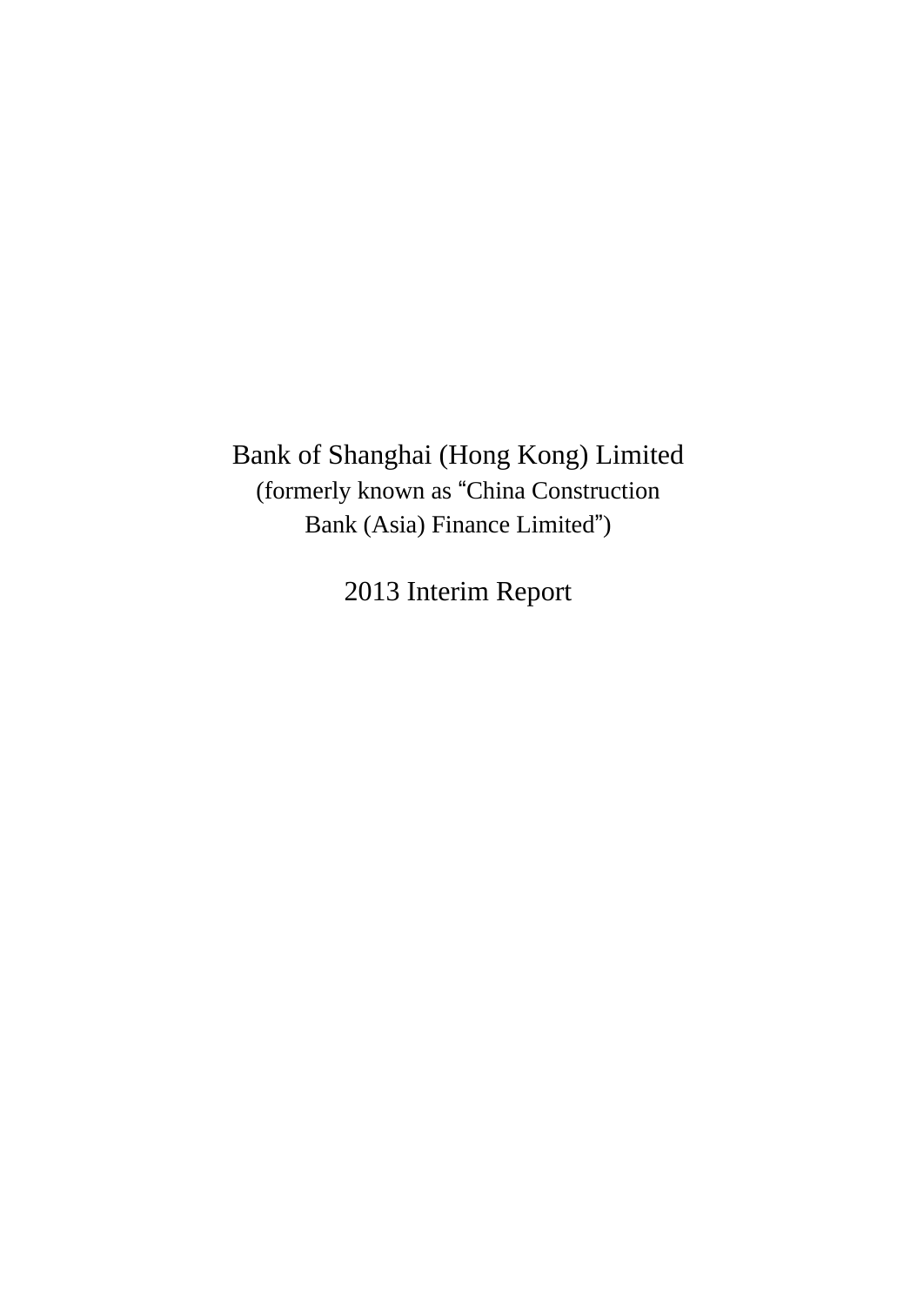| <b>CONTENTS</b> |                                                                        | Page(s)                     |
|-----------------|------------------------------------------------------------------------|-----------------------------|
| $\mathsf{A}$ .  | STATEMENT OF COMPREHENSIVE INCOME                                      |                             |
| $B_{\cdot}$     | STATEMENT OF FINANCIAL POSITION                                        | $\mathcal{D}_{\mathcal{L}}$ |
| $C_{\cdot}$     | STATEMENT OF CHANGES IN EQUITY                                         | 3                           |
| D.              | STATEMENT OF CASH FLOWS                                                |                             |
| $E_{\cdot}$     | NOTES TO INTERIM FINANCIAL INFORMATION<br><b>DISCLOSURE STATEMENTS</b> | $5 - 15$                    |
| F.              | SUPPLEMENTARY FINANCIAL INFORMATION                                    | $16 - 21$                   |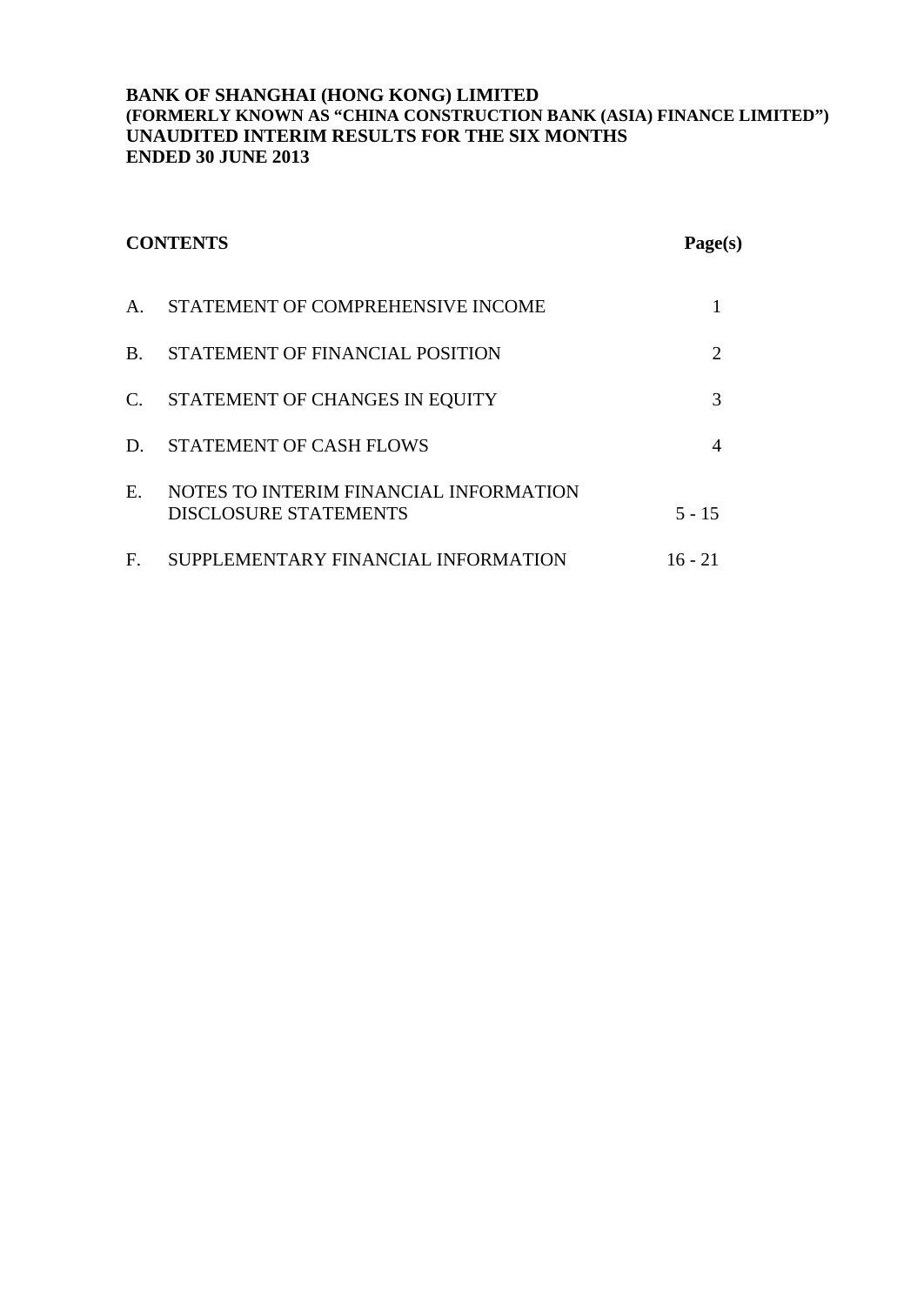## **A. STATEMENT OF COMPREHENSIVE INCOME**

|                                                                | <b>Note</b>         | 6 months ended<br>30 Jun 2013<br>HK\$'000 | 6 months ended<br>30 Jun 2012<br><b>HK\$'000</b> |
|----------------------------------------------------------------|---------------------|-------------------------------------------|--------------------------------------------------|
| Interest income<br>Interest expense                            |                     | 458<br>(9)                                | 2,225                                            |
| Net interest income                                            | 3                   | 449                                       | 2,225                                            |
| Net fees and commission income<br>Net trading loss             | $\overline{4}$<br>5 | 203<br>(10)                               | (2)                                              |
| <b>Total operating income</b>                                  |                     | 642                                       | 2,223                                            |
| Operating expenses                                             | 6                   | (17,067)                                  | (366)                                            |
| <b>Operating (loss)/profit before impairment</b><br>losses     |                     | (16, 425)                                 | 1,857                                            |
| Loan impairment charges                                        | $\overline{7}$      | (232)                                     |                                                  |
| (Loss)/profit before taxation                                  |                     | (16, 657)                                 | 1,857                                            |
| Taxation                                                       | 8                   | (59)                                      | (306)                                            |
| (Loss)/profit and total comprehensive<br>income for the period |                     | (16,716)                                  | 1,551                                            |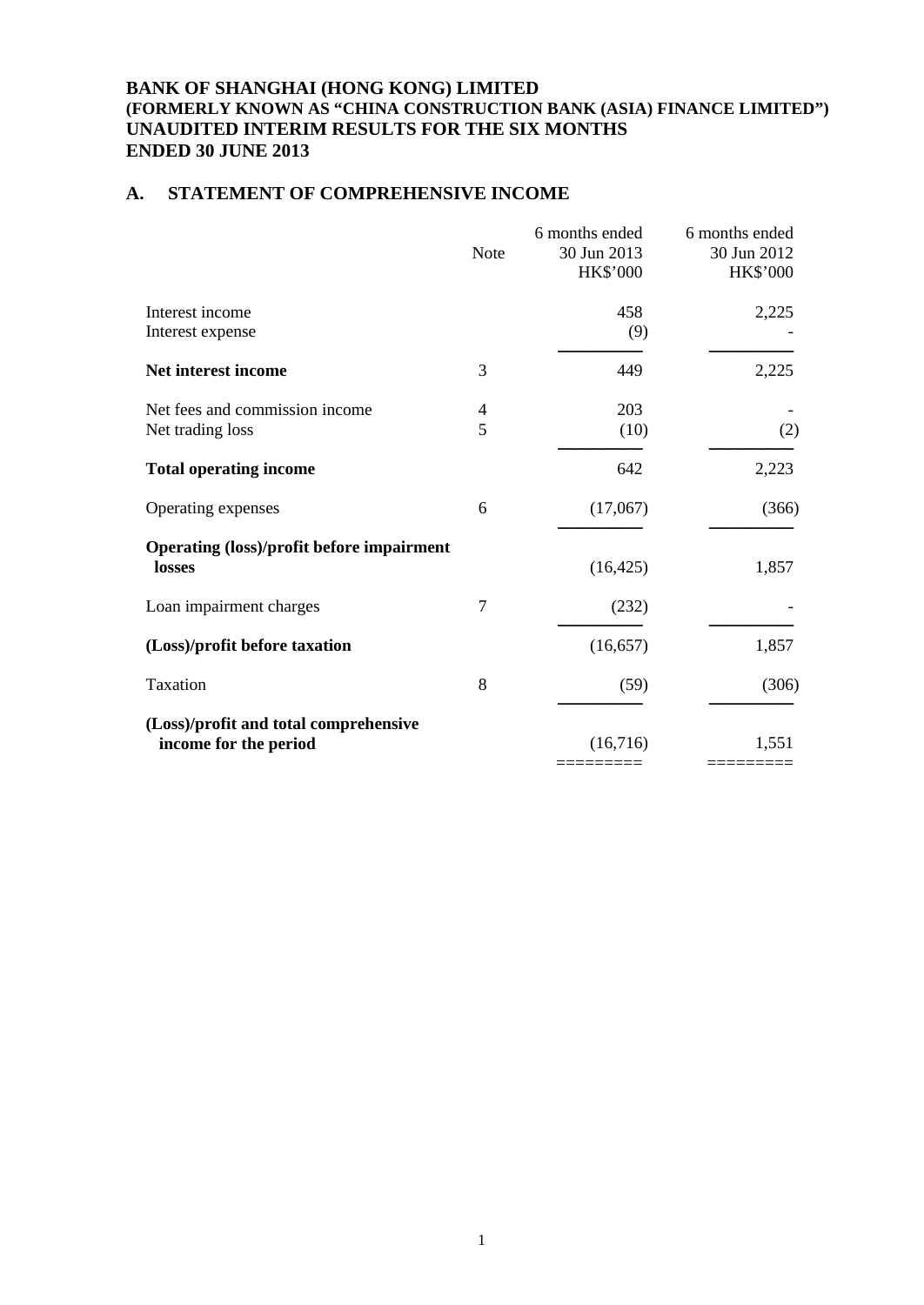## **B. STATEMENT OF FINANCIAL POSITION**

|                                       | <b>Note</b> | 30 Jun 2013<br>HK\$'000 | 31 Dec 2012<br><b>HK\$'000</b> |
|---------------------------------------|-------------|-------------------------|--------------------------------|
| <b>Assets</b>                         |             |                         |                                |
| Cash and balances with banks          | 10          | 17,848                  | 193,373                        |
| Placements with banks                 | 11          | 150,000                 | 320,728                        |
| Loans and advances to customers       | 12          | 64,103                  |                                |
| <b>Fixed assets</b>                   | 13          | 15,066                  |                                |
| Intangible assets                     |             | 6,431                   |                                |
| Current tax recoverable               |             | 3,419                   | 3,479                          |
| Other assets                          |             | 4,812                   | 2,049                          |
| <b>Total assets</b>                   |             | 261,679                 | 519,629                        |
|                                       |             |                         |                                |
| <b>Liabilities</b>                    |             |                         |                                |
| Deposits and balances of banks        |             | 30,335                  |                                |
| Deposits from customers               | 14          | 19,000                  |                                |
| Amount due to parent company          |             | 8,246                   |                                |
| Other liabilities                     | 15          | 21,116                  |                                |
| <b>Total liabilities</b>              |             | 78,697                  |                                |
| <b>Equity</b>                         |             |                         |                                |
| Share capital                         | 16          | 200,000                 | 250,000                        |
| (Accumulated losses)/retained profits |             | (17,018)                | 269,629                        |
| <b>Total equity</b>                   |             | 182,982                 | 519,629                        |
|                                       |             |                         |                                |
| <b>Total equity and liabilities</b>   |             | 261,679                 | 519,629                        |
|                                       |             |                         |                                |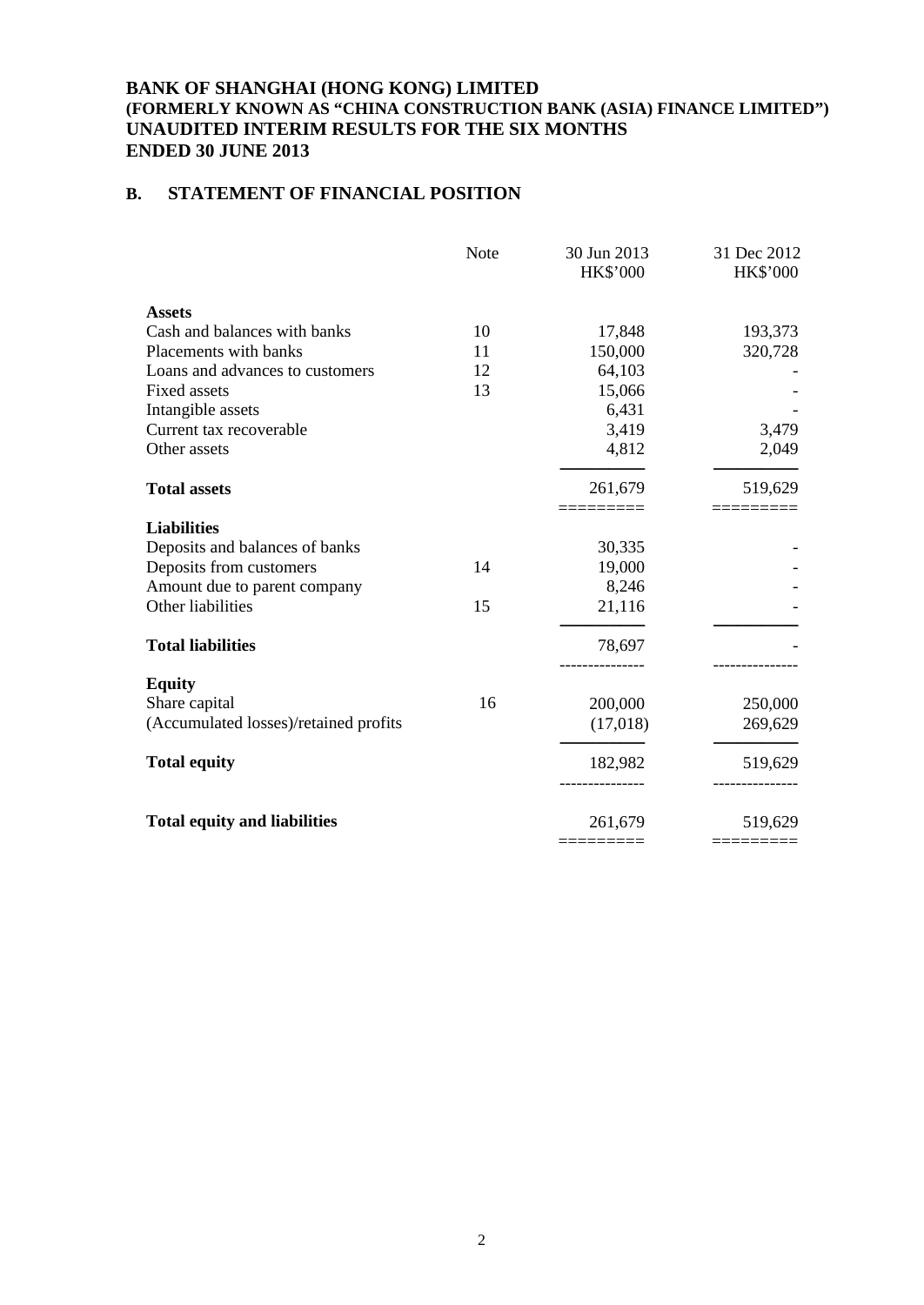# **C. STATEMENT OF CHANGES IN EQUITY**

|                                                              |    |                                | (Accumulated<br>$losses$ )/             |                                    |
|--------------------------------------------------------------|----|--------------------------------|-----------------------------------------|------------------------------------|
|                                                              |    | Note Share capital<br>HK\$'000 | Retained profits<br>HK\$'000            | Total<br>HK\$'000                  |
| <b>Balance at 1 January 2012</b>                             |    | 250,000                        | 1,467,192                               | 1,717,192                          |
| Changes in equity for the six months ended 30 June 2012:     |    |                                |                                         |                                    |
| Profit for the period                                        |    |                                | 1,551                                   | 1,551                              |
| Total comprehensive income                                   |    |                                | 1,551                                   | 1,551                              |
| Dividend paid                                                | 9  |                                | (1,200,000)<br>--------------           | (1,200,000)                        |
| Balance at 30 June 2012 and 1 July 2012                      |    | 250,000                        | 268,743                                 | 518,743                            |
| Changes in equity for the six months ended 31 December 2012: |    |                                |                                         |                                    |
| Profit for the period                                        |    |                                | 886                                     | 886                                |
| Total comprehensive income                                   |    |                                | 886                                     | 886                                |
| Balance at 31 December 2012 and 1 January 2013               |    | 250,000                        | 269,629                                 | 519,629                            |
| Changes in equity for the six months ended 30 June 2013:     |    |                                |                                         |                                    |
| Loss for the period                                          |    |                                | (16,716)                                | (16,716)                           |
| Total comprehensive income                                   |    |                                | (16,716)                                | (16,716)                           |
| Share repurchase                                             | 16 | (50,000)                       |                                         | (50,000)                           |
| Dividend paid                                                | 9  |                                | (269, 931)                              | (269, 931)                         |
| <b>Balance at 30 June 2013</b>                               |    | 200,000<br>=======             | (17,018)<br>$=$ $=$ $=$ $=$ $=$ $=$ $=$ | 182,982<br>$=$ $=$ $=$ $=$ $=$ $=$ |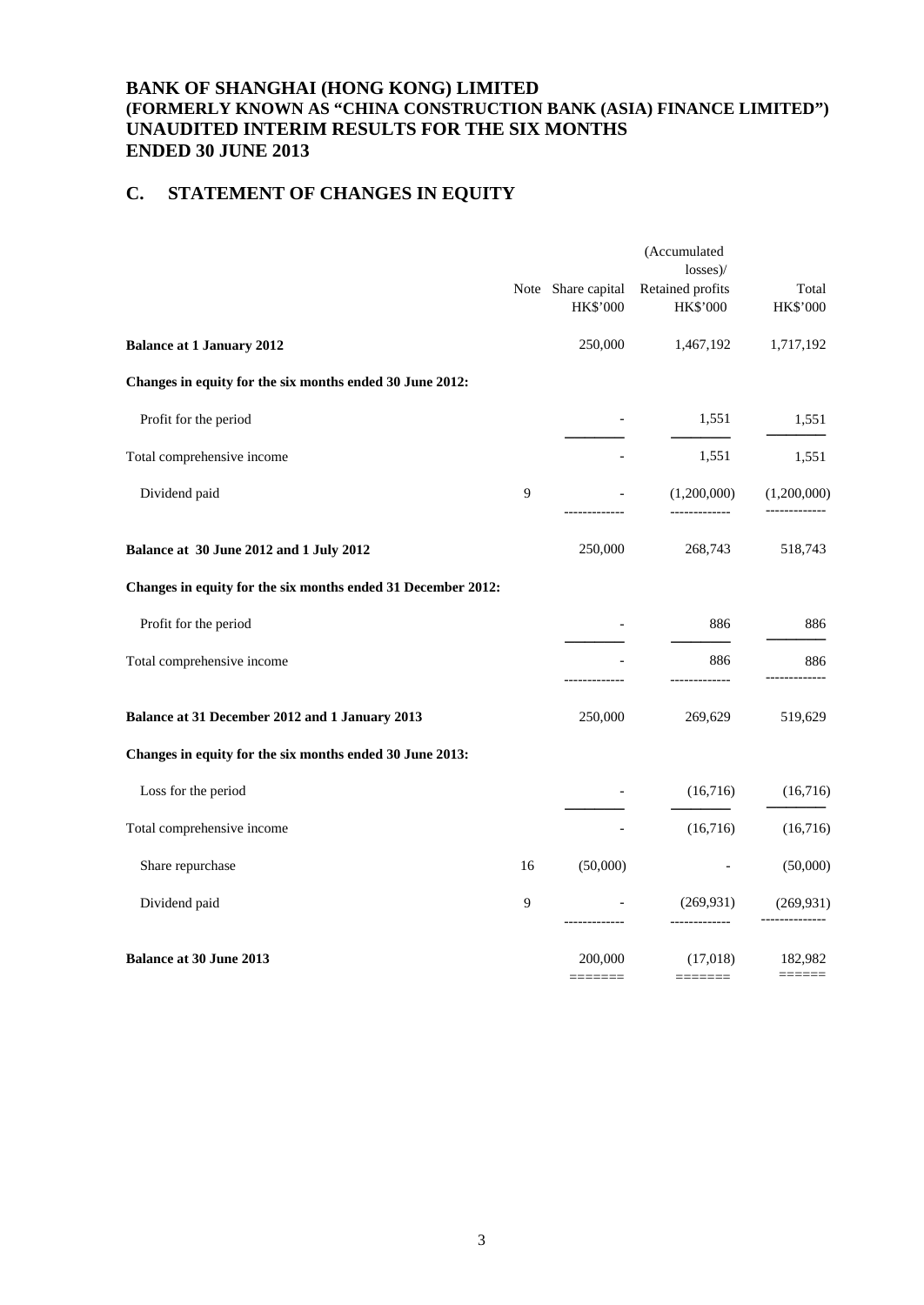## **D. STATEMENT OF CASH FLOWS**

|                                                        | <b>Note</b> | 6 months ended<br>30 Jun 2013<br>HK\$'000 | 6 months ended<br>30 Jun 2012<br>HK\$'000        |
|--------------------------------------------------------|-------------|-------------------------------------------|--------------------------------------------------|
| Net cash (outflow)/inflow from operating<br>activities | 17(a)       |                                           | $(22,053)$ 880,119                               |
| <b>Investing activities</b>                            |             |                                           |                                                  |
| Purchases of fixed assets                              |             | (4,269)                                   |                                                  |
| Net cash outflow from investing activities             |             | (4,269)                                   |                                                  |
| <b>Financing activities</b>                            |             |                                           |                                                  |
| Dividend paid<br>Payment for share repurchase          | 9<br>16     | (269, 931)<br>(50,000)                    | (1,200,000)                                      |
| Net cash outflow from financing activities             |             |                                           | $(319,931)$ $(1,200,000)$<br>------------------- |
| Decrease in cash and cash equivalents                  |             | (346, 253)                                | (319, 881)                                       |
| Cash and cash equivalents at 1 January                 |             | 514,101                                   | 513,110                                          |
| Cash and cash equivalents at 30 June                   | 17(b)       | 167,848<br>==========                     | 193,229                                          |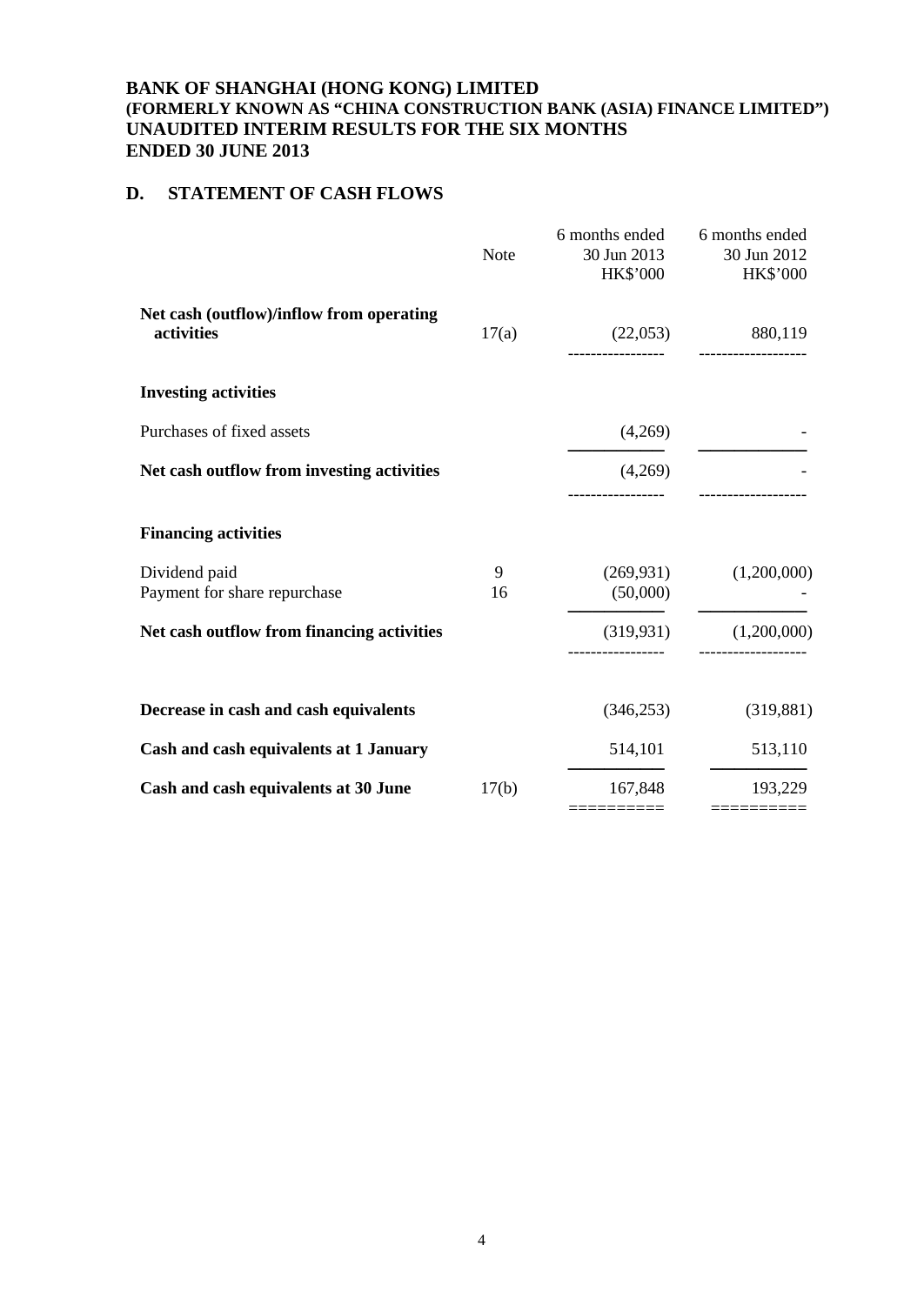## **E. NOTES TO INTERIM FINANCIAL INFORMATION DISCLOSURE STATEMENTS**

#### (1) PRINCIPAL ACTIVITY AND BASIS OF PREPARATION

On 30 May 2013, the controller of China Construction Bank (Asia) Finance Limited ("CCBAF") was changed from China Construction Bank (Asia) Corporation Limited to Bank of Shanghai Co., Ltd. with the approval of the Hong Kong Monetary Authority (the "HKMA"). CCBAF has then changed its name to Bank of Shanghai (Hong Kong) Limited ("the Company") and carried on its business as a restricted license bank under the Hong Kong Banking Ordinance. Its principal activity is to provide financial services to corporations and individuals.

Except as described below, the accounting policies and basis of preparation of these interim financial information disclosure statements are consistent with those used and described in the Company's annual financial statements for the year ended 31 December 2012.

The Company has adopted the following new standards and amendments to standards which have insignificant or no effect on the interim financial information disclosure statements:

- Amendment to Hong Kong Accounting Standards ("HKAS") 1 "Presentation of financial statements"
- Revised HKAS 19 "Employee benefits"
- HKAS 27 (2011) "Separate financial statements"
- HKAS 28 (2011) "Investment in associates and joint ventures"
- Amendment to Hong Kong Financial Reporting Standards ("HKFRS") 7 "Financial instruments: Disclosures"
- HKFRS 10 "Consolidated financial statements"
- HKFRS 11 "Joint arrangements"
- HKFRS 12 "Disclosures of interests in other entities"
- Annual Improvements to HKFRSs 2009-2011 Cycle

During the period, the Company also adopted HKFRS 13, "Fair value measurements" which has the following impact on the financial statements:

- HKFRS 13 establishes a single source of guidance for all fair value measurements required or permitted by HKFRSs with prospective application. It clarifies the definition of fair value as an exit price – a price at which an orderly transaction to sell the asset or to transfer the liability would take place between market participants at the measurement date under the prevailing market conditions.
- HKFRS 13 also set out extensive disclosure requirements about fair value measurements. Some of the disclosures are specifically required for financial instruments in the interim financial reports. The Company has provided those disclosures in note (19). Comparative disclosures are not required in the first reporting period of adoption of the standards.

#### (2) STATEMENT OF COMPLIANCE

In preparing the unaudited interim financial information disclosure statements for the first half of 2013, the Company has fully complied with the disclosure provisions of the Banking (Disclosure) Rules.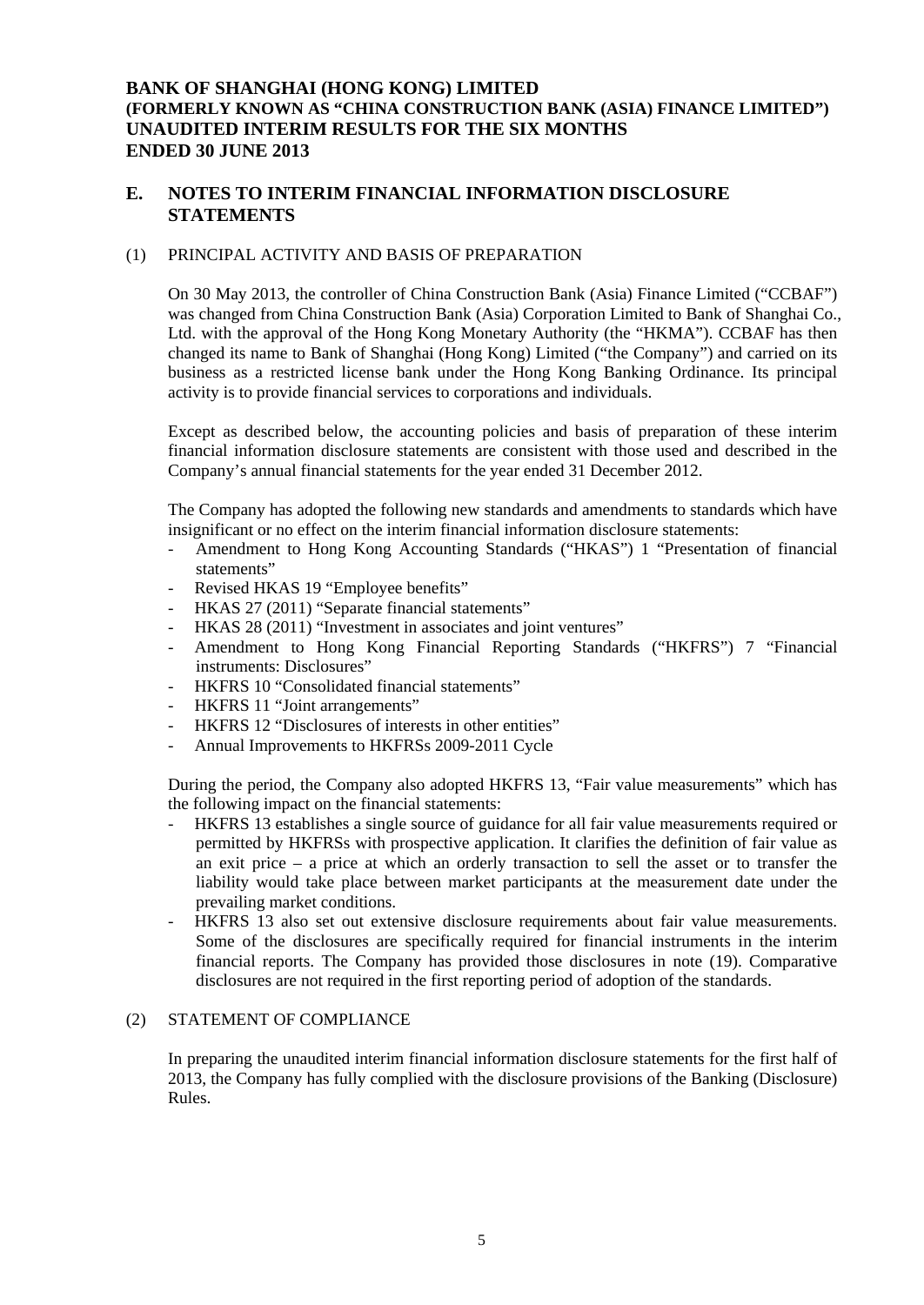## **E. NOTES TO INTERIM FINANCIAL INFORMATION DISCLOSURE STATEMENTS (CONTINUED)**

### (3) NET INTEREST INCOME

|                                                                                                                      | 6 months ended<br>30 Jun 2013<br>HK\$'000 | 6 months ended<br>30 Jun 2012<br><b>HK\$'000</b> |
|----------------------------------------------------------------------------------------------------------------------|-------------------------------------------|--------------------------------------------------|
| <b>Interest income</b>                                                                                               |                                           |                                                  |
| Interest income arising from financial assets<br>that are not measured at fair value through<br>profit or loss       |                                           |                                                  |
| - Balances and placements with banks<br>- Loans and advances to customers                                            | 385<br>73                                 | 2,225                                            |
|                                                                                                                      | 458                                       | 2,225                                            |
| <b>Interest expense</b>                                                                                              |                                           |                                                  |
| Interest expense arising from financial liabilities<br>that are not measured at fair value through<br>profit or loss |                                           |                                                  |
| - Deposits and balances of banks<br>- Deposits from customers                                                        | (2)<br>(7)                                |                                                  |
|                                                                                                                      | (9)                                       |                                                  |
| Net interest income                                                                                                  | 449                                       | 2.225                                            |

There were no interest income accrued on impaired financial assets and on unwinding of discount on loan impairment allowances for the six months ended 30 June 2013 and 30 June 2012.

#### (4) NET FEES AND COMMISSION INCOME

|                                                           | 6 months ended<br>30 Jun 2013<br><b>HK\$'000</b> | 6 months ended<br>30 Jun 2012<br><b>HK\$'000</b> |
|-----------------------------------------------------------|--------------------------------------------------|--------------------------------------------------|
| Fees and commission income<br>Fees and commission expense | 205<br>(2)                                       |                                                  |
| Net fees and commission income                            | 203                                              |                                                  |

All net fees and commission income were arising from financial assets and financial liabilities that were not measured at fair value through profit or loss.

No net fees and commission income are arising from trust or other fiduciary activities where the Company holds or invests on behalf of its customers.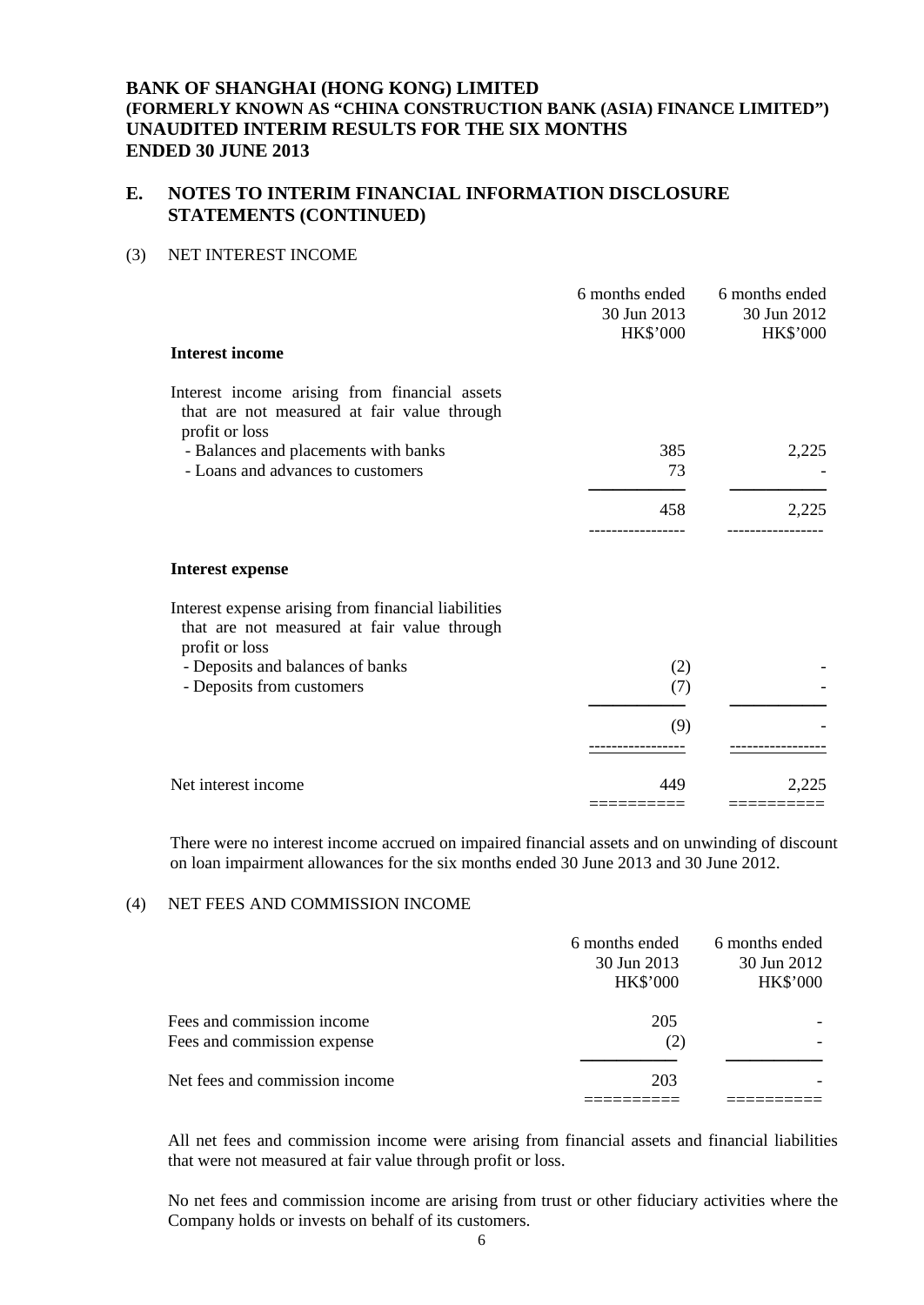# **E. NOTES TO INTERIM FINANCIAL INFORMATION DISCLOSURE STATEMENTS (CONTINUED)**

### (5) NET TRADING LOSS

|                           | 6 months ended<br>30 Jun 2013<br><b>HK\$'000</b> | 6 months ended<br>30 Jun 2012<br><b>HK\$'000</b> |
|---------------------------|--------------------------------------------------|--------------------------------------------------|
| Net foreign exchange loss | (10)                                             | (2)                                              |
|                           | (10)                                             | (2)                                              |
|                           |                                                  |                                                  |

### (6) OPERATING EXPENSES

|                                           | 6 months ended<br>30 Jun 2013<br><b>HK\$'000</b> | 6 months ended<br>30 Jun 2012<br><b>HK\$'000</b> |
|-------------------------------------------|--------------------------------------------------|--------------------------------------------------|
| Staff costs                               |                                                  |                                                  |
| - Salaries and other benefits             | 5,916                                            |                                                  |
| - Pension and provident funds             | 543                                              |                                                  |
|                                           | 6,459                                            |                                                  |
| Premises and equipment expenses excluding |                                                  |                                                  |
| depreciation                              |                                                  |                                                  |
| - Premises rents                          | 1,960                                            |                                                  |
| - Others                                  | 303                                              |                                                  |
|                                           | 2,263                                            |                                                  |
|                                           |                                                  |                                                  |
| Auditors' remuneration                    | 245                                              |                                                  |
| Depreciation of fixed assets              | 379                                              |                                                  |
| Amortization of intangible assets         | 132                                              |                                                  |
| Legal and professional fees               | 3,830                                            | 6                                                |
| IT and systems expenses                   | 2,634                                            |                                                  |
| Other operating expenses                  | 1,125                                            | 360                                              |
|                                           | 8,345                                            | 366                                              |
|                                           | 17,067                                           | 366                                              |
|                                           |                                                  |                                                  |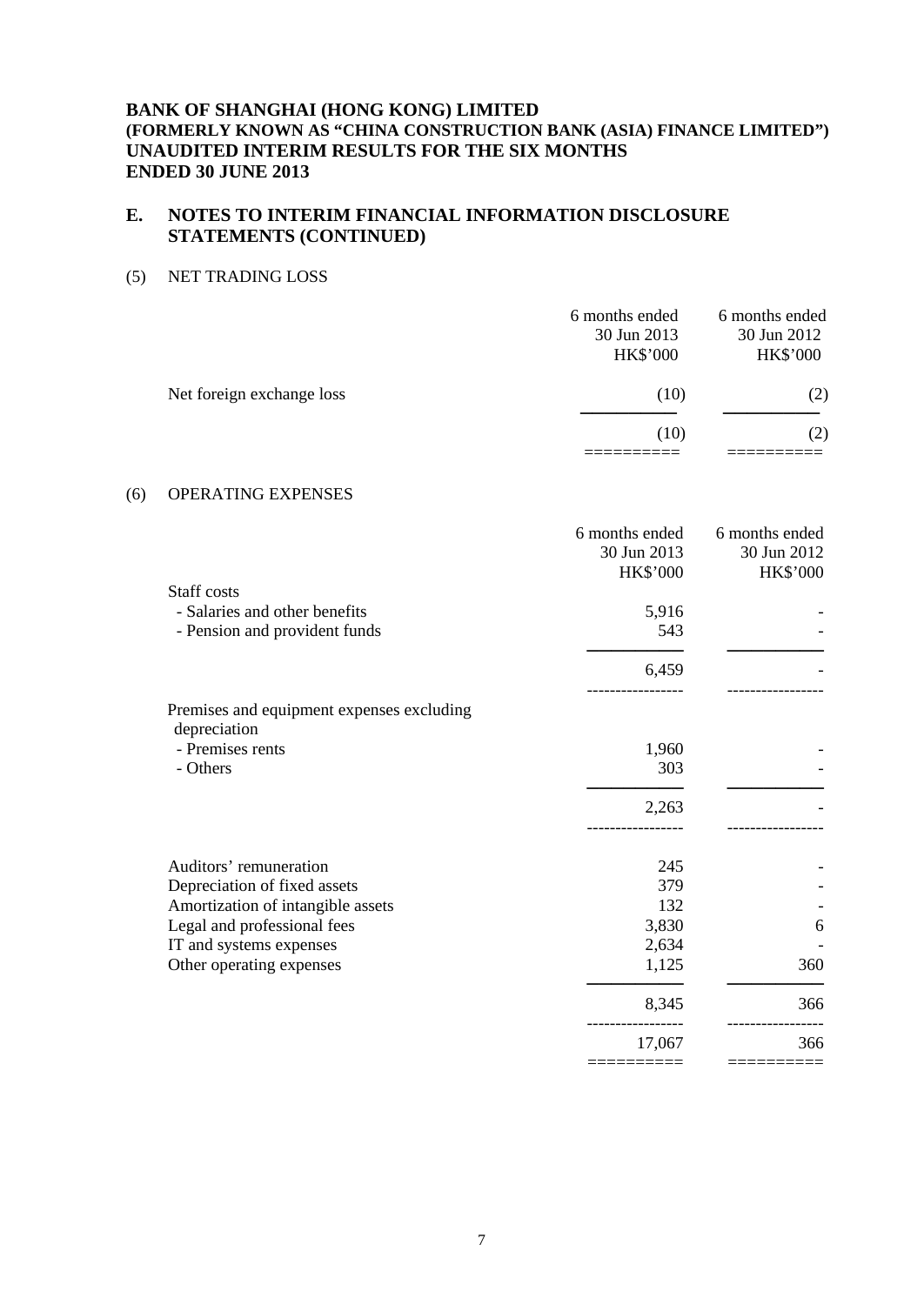## **E. NOTES TO INTERIM FINANCIAL INFORMATION DISCLOSURE STATEMENTS (CONTINUED)**

### (7) LOAN IMPAIRMENT CHARGES

|                                         | 6 months ended<br>30 Jun 2013<br><b>HK\$'000</b> | 6 months ended<br>30 Jun 2012<br><b>HK\$'000</b> |
|-----------------------------------------|--------------------------------------------------|--------------------------------------------------|
| Loan impairment charges                 | (232)                                            |                                                  |
| <b>Representing:</b>                    |                                                  |                                                  |
| New provision<br>Releases<br>Recoveries | (232)                                            |                                                  |
|                                         | (232)                                            |                                                  |

### (8) TAXATION

Taxation in the statement of comprehensive income represents:

|                                                   | 6 months ended<br>30 Jun 2013 | 6 months ended<br>30 Jun 2012 |
|---------------------------------------------------|-------------------------------|-------------------------------|
|                                                   | <b>HK\$'000</b>               | <b>HK\$'000</b>               |
| <b>Current tax</b>                                |                               |                               |
| Hong Kong profits tax                             |                               |                               |
| Provision for the period                          | 59                            | 306                           |
|                                                   |                               |                               |
| <b>Deferred tax</b>                               |                               |                               |
| Origination and reversal of temporary differences |                               |                               |
|                                                   |                               |                               |
|                                                   | 59                            | 306                           |
|                                                   |                               |                               |

The provision for Hong Kong profits tax is calculated at 16.5% (2012: 16.5%) of the estimated assessable profits for the period.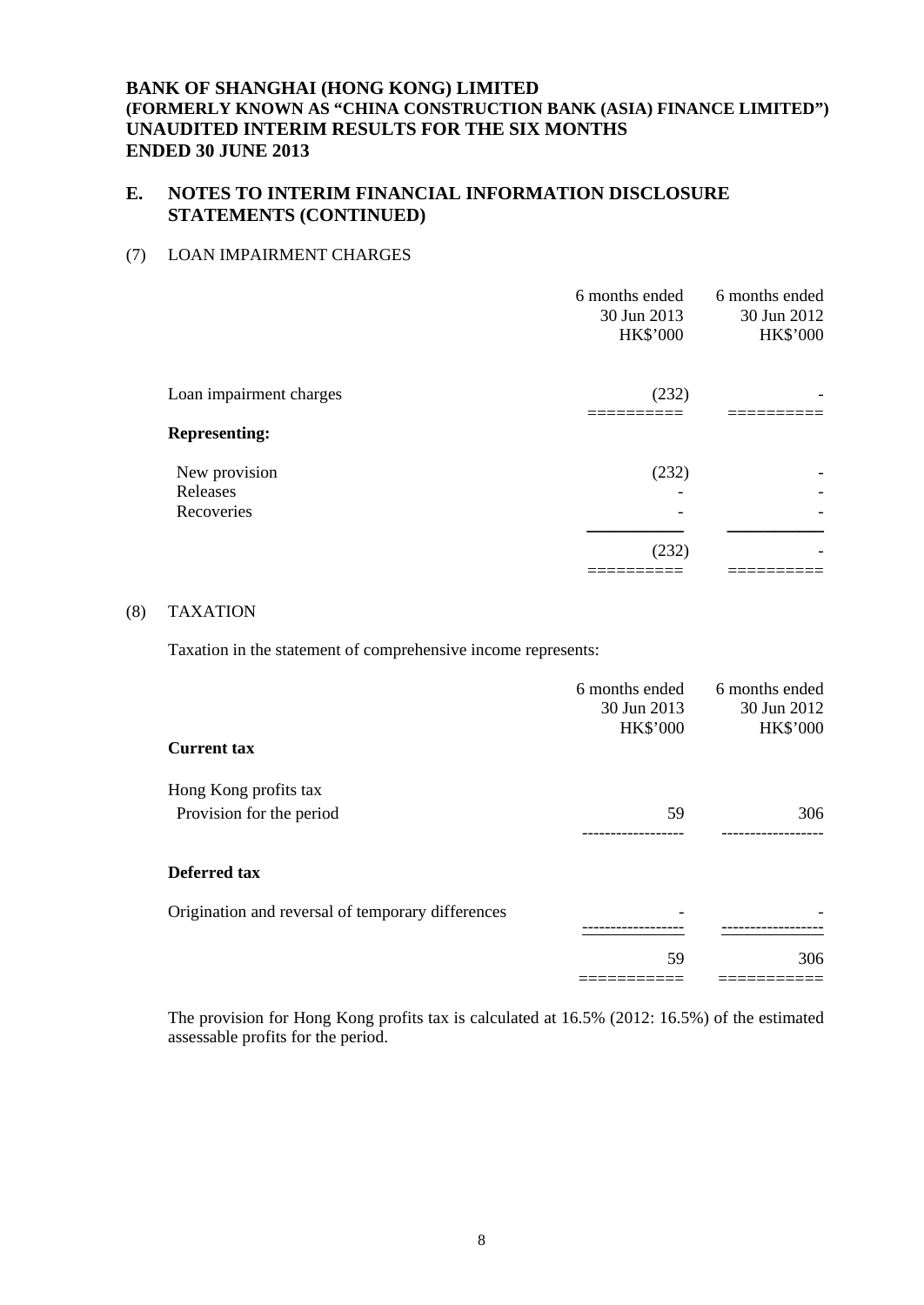## **E. NOTES TO INTERIM FINANCIAL INFORMATION DISCLOSURE STATEMENTS (CONTINUED)**

### (9) DIVIDEND

Dividends approved and paid during the interim period

| Interim dividend of HK\$13.49 per share (2012:<br>269,931<br>HK\$48 per share)<br>(10) CASH AND BALANCES WITH BANKS<br>30 Jun 2013<br><b>HK\$'000</b><br><b>Balances with banks</b><br>17,848<br>PLACEMENTS WITH BANKS<br>(11)<br>30 Jun 2013<br>HK\$'000<br>Placements with banks<br>150,000<br>- maturing within one month<br>- maturing between one and twelve months<br>150,000 |  | 6 months ended<br>30 Jun 2013<br><b>HK\$'000</b> | 6 months ended<br>30 Jun 2012<br><b>HK\$'000</b> |
|-------------------------------------------------------------------------------------------------------------------------------------------------------------------------------------------------------------------------------------------------------------------------------------------------------------------------------------------------------------------------------------|--|--------------------------------------------------|--------------------------------------------------|
|                                                                                                                                                                                                                                                                                                                                                                                     |  |                                                  | 1,200,000                                        |
|                                                                                                                                                                                                                                                                                                                                                                                     |  |                                                  |                                                  |
|                                                                                                                                                                                                                                                                                                                                                                                     |  |                                                  | 31 Dec 2012<br>HK\$'000                          |
|                                                                                                                                                                                                                                                                                                                                                                                     |  |                                                  | 193,373                                          |
|                                                                                                                                                                                                                                                                                                                                                                                     |  |                                                  |                                                  |
|                                                                                                                                                                                                                                                                                                                                                                                     |  |                                                  | 31 Dec 2012<br>HK\$'000                          |
|                                                                                                                                                                                                                                                                                                                                                                                     |  |                                                  |                                                  |
|                                                                                                                                                                                                                                                                                                                                                                                     |  |                                                  | 320,728                                          |
|                                                                                                                                                                                                                                                                                                                                                                                     |  |                                                  | 320,728                                          |

There were no overdue, impaired or rescheduled placements with banks for the periods indicated.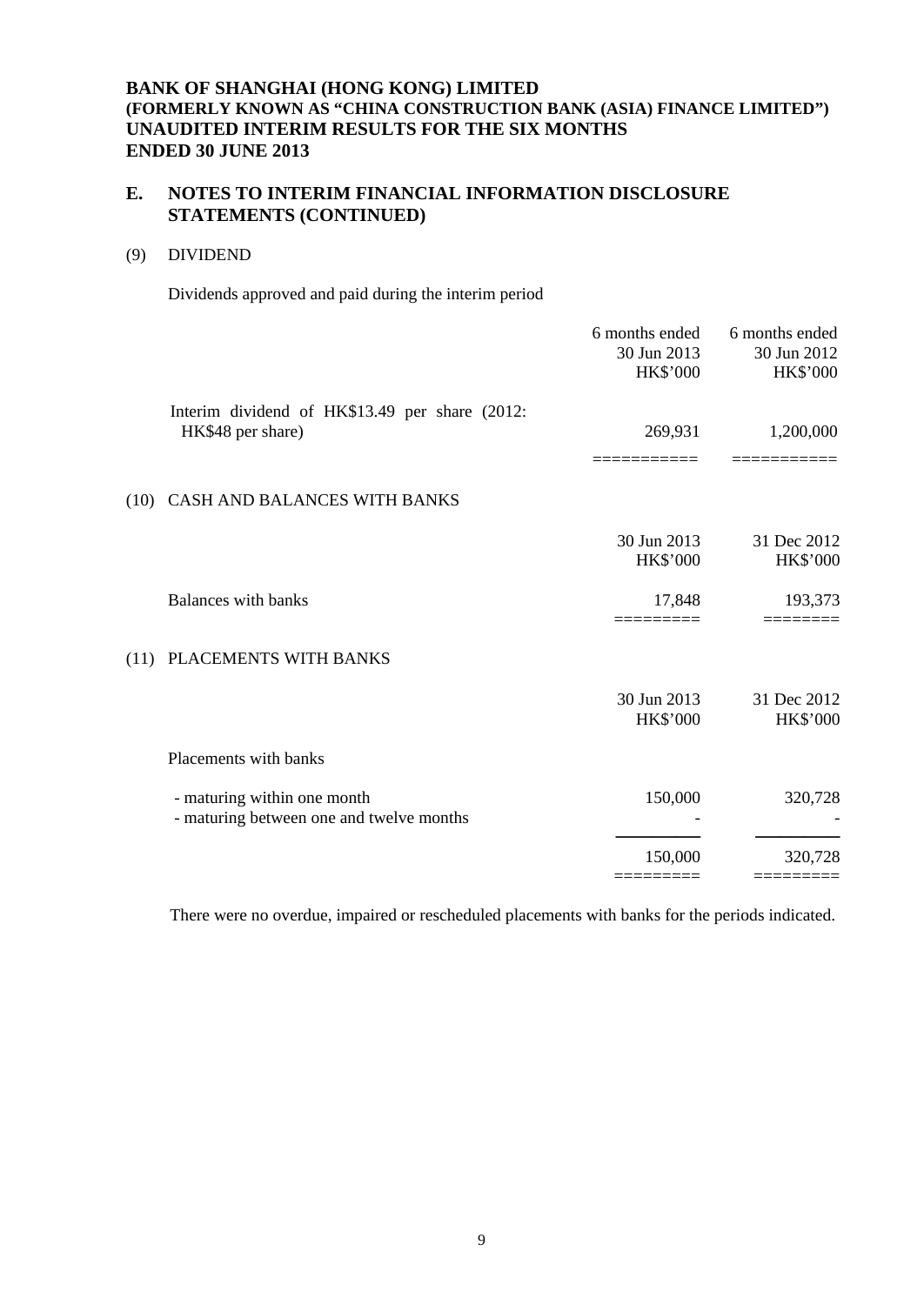## **E. NOTES TO INTERIM FINANCIAL INFORMATION DISCLOSURE STATEMENTS (CONTINUED)**

### (12) LOANS AND ADVANCES TO CUSTOMERS

(a) Loans and advances to customers

|                                       | 30 Jun 2013     | 31 Dec 2012     |
|---------------------------------------|-----------------|-----------------|
|                                       | <b>HK\$'000</b> | <b>HK\$'000</b> |
| Gross loans and advances to customers | 64,335          |                 |
| Less: loan impairment allowances      |                 |                 |
| - individually assessed               |                 |                 |
| - collectively assessed               | (232)           |                 |
|                                       | 64,103          |                 |
|                                       |                 |                 |

There were no impaired loans and advances to customers as at 30 June 2013 and 31 December 2012.

### (b) Loan impairment allowances against loans and advances to customers

|                                      | Individually<br>assessed<br><b>HK\$'000</b> | Collectively<br>assessed<br><b>HK\$'000</b> | Total<br><b>HK\$'000</b> |
|--------------------------------------|---------------------------------------------|---------------------------------------------|--------------------------|
| At 1 January 2012 and 31 December    |                                             |                                             |                          |
| 2012                                 |                                             |                                             |                          |
| New impairment allowances charged to |                                             |                                             |                          |
| statement of comprehensive income    |                                             | (232)                                       | (232)                    |
| At 30 June 2013                      |                                             | (232)                                       | (232)                    |
|                                      |                                             |                                             |                          |

#### (c) Gross loans and advances to customers by industry sector

|                                                               | 30 Jun 2013     |                                      | 31 Dec 2012     |                                      |
|---------------------------------------------------------------|-----------------|--------------------------------------|-----------------|--------------------------------------|
|                                                               |                 | % of gross<br>advances<br>covered by |                 | % of gross<br>advances<br>covered by |
|                                                               | <b>HK\$'000</b> | collateral                           | <b>HK\$'000</b> | collateral                           |
| Gross loans and advances to customers for<br>use in Hong Kong |                 |                                      |                 |                                      |
| Industrial, commercial and financial sectors                  |                 |                                      |                 |                                      |
| - manufacturing                                               | 30,000          | 10.0                                 |                 |                                      |
| - wholesale and retail trade                                  | 4,000           | 100.0                                |                 |                                      |
| Total gross loans and advances for use in                     |                 |                                      |                 |                                      |
| Hong Kong                                                     | 34,000          | 20.6                                 |                 |                                      |
| Trade finance                                                 |                 |                                      |                 |                                      |
| Gross loans and advances for use outside                      |                 |                                      |                 |                                      |
| Hong Kong                                                     | 30,335          |                                      |                 |                                      |
| Gross loans and advances to customers                         | 64,335          | 10.9                                 |                 |                                      |
|                                                               |                 |                                      |                 |                                      |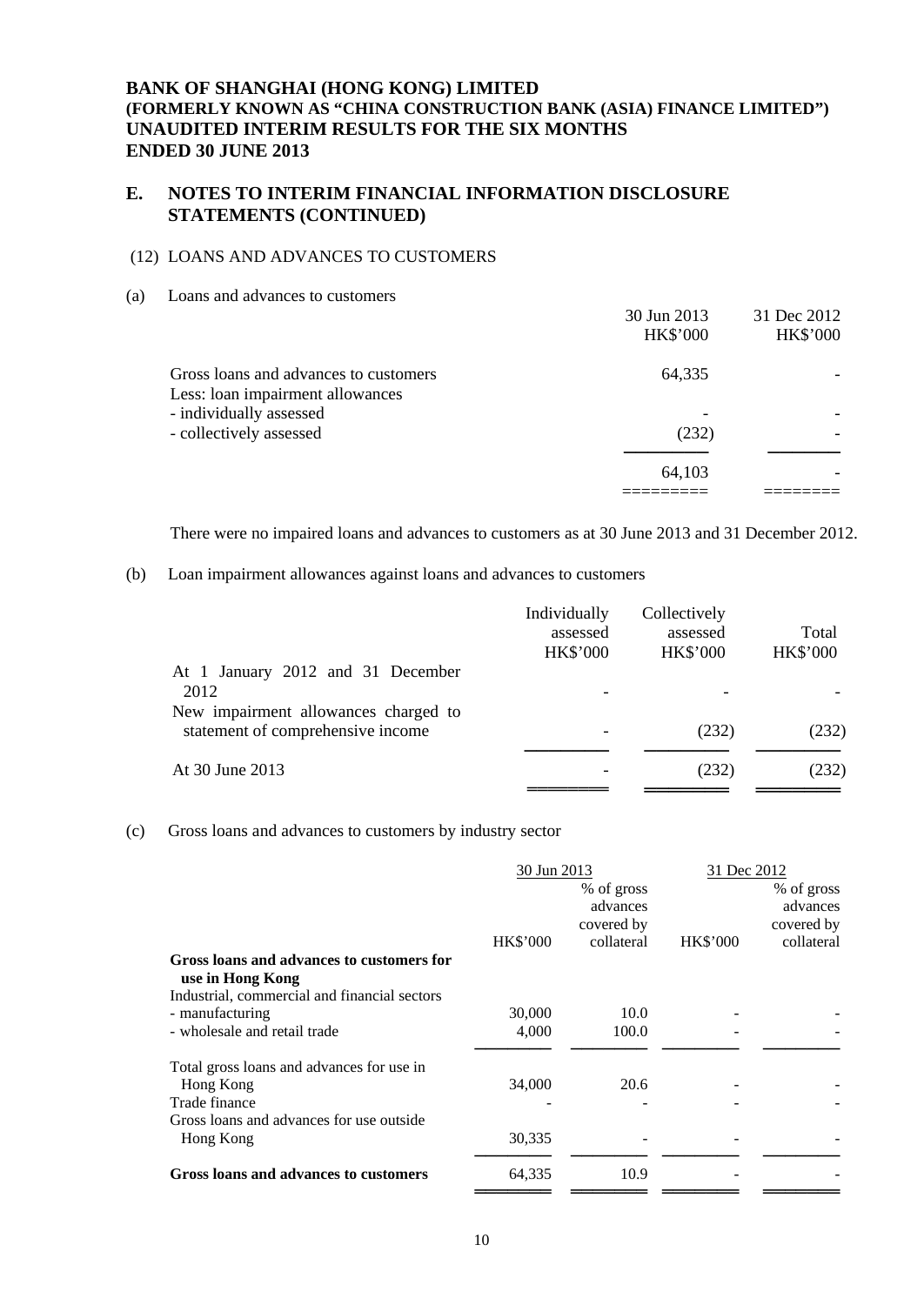## **E. NOTES TO INTERIM FINANCIAL INFORMATION DISCLOSURE STATEMENTS (CONTINUED)**

### (12) LOANS AND ADVANCES TO CUSTOMERS (CONTINUED)

(d) Segmental analysis of loans and advances to customers by geographical area

Loans and advances to customers by geographical area are classified according to the location of the counterparties after taking into account the transfer of risk. In general, risk transfer applies when a loan is guaranteed by a party located in an area that is different from that of the counterparty.

|                      | Gross<br>loans and<br>advances | Individually<br>impaired<br>loans and<br>advances | Overdue<br>loans and<br>advances | Individually<br>assessed<br>allowances | Collectively<br>assessed<br>allowances |
|----------------------|--------------------------------|---------------------------------------------------|----------------------------------|----------------------------------------|----------------------------------------|
| At 30 June 2013      |                                |                                                   |                                  |                                        |                                        |
| Hong Kong            | 34,000                         |                                                   |                                  |                                        | (123)                                  |
| Rest of Asia-Pacific | 30,335                         |                                                   |                                  |                                        | (109)                                  |
|                      | 64,335                         |                                                   |                                  |                                        | (232)                                  |
|                      |                                |                                                   |                                  |                                        |                                        |
| At 31 December 2012  |                                |                                                   |                                  |                                        |                                        |
|                      |                                |                                                   |                                  |                                        |                                        |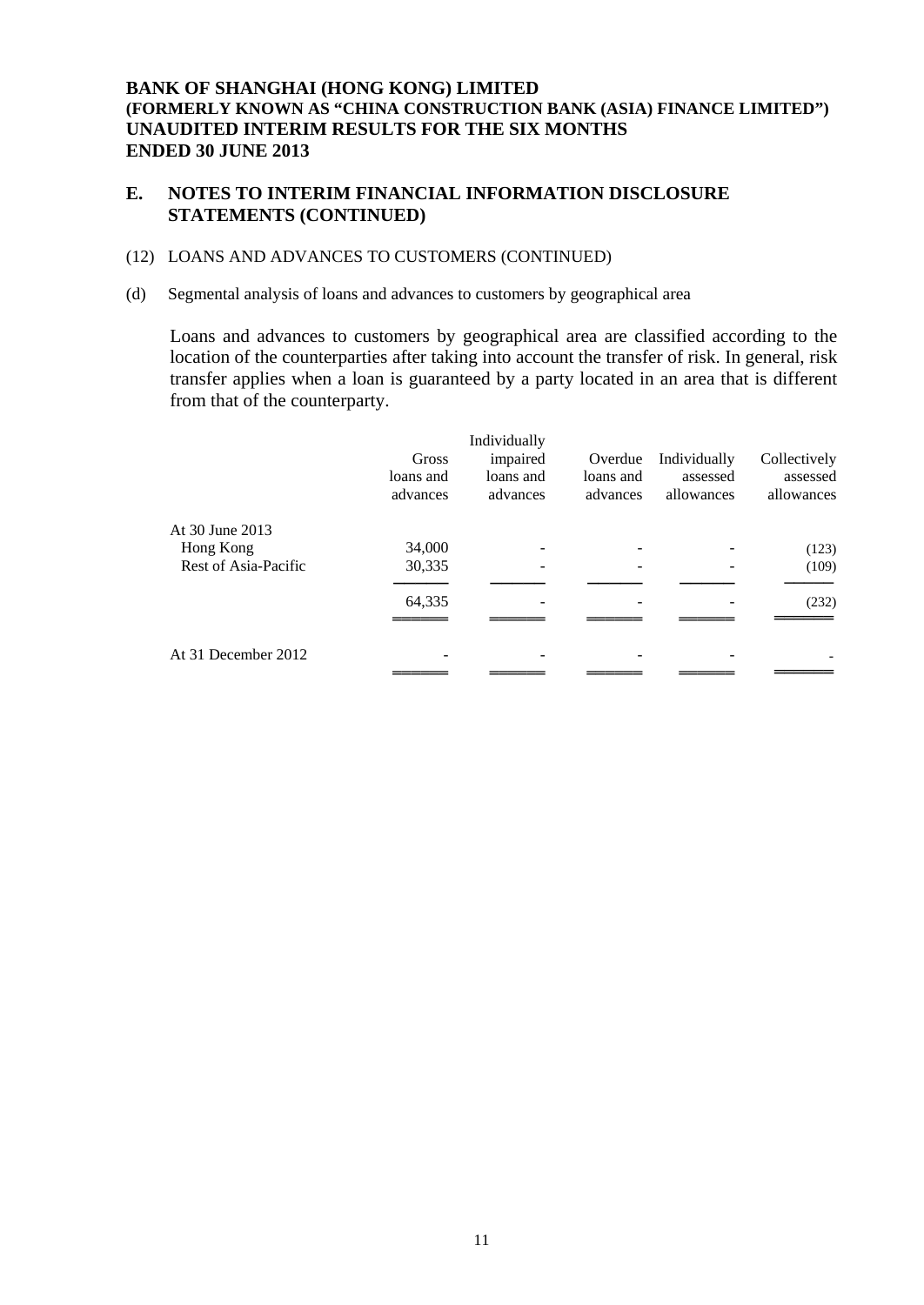## **E. NOTES TO INTERIM FINANCIAL INFORMATION DISCLOSURE STATEMENTS (CONTINUED)**

## (13) FIXED ASSETS

 $(14)$ 

Details of movement of fixed assets are as follows:

|                                                                                 | Leasehold<br>improvements<br>HK\$'000 | Furniture,<br>computer and<br>other<br>equipment<br><b>HK\$'000</b> | Motor<br>vehicles<br><b>HK\$'000</b> | Total<br>HK\$'000              |
|---------------------------------------------------------------------------------|---------------------------------------|---------------------------------------------------------------------|--------------------------------------|--------------------------------|
| Cost:                                                                           |                                       |                                                                     |                                      |                                |
| At 1 January 2012 and 31<br>December 2012<br><b>Additions</b><br>Disposals      | 5,571                                 | 8,867                                                               | 1,007                                | 15,445                         |
| At 30 June 2013                                                                 | 5,571                                 | 8,867                                                               | 1,007                                | 15,445                         |
| <b>Accumulated</b><br>depreciation:                                             |                                       |                                                                     |                                      |                                |
| At 1 January 2012 and 31<br>December 2012<br>Charge for the period<br>Disposals | (169)                                 | (189)                                                               | (21)                                 | (379)                          |
| At 30 June 2013                                                                 | (169)                                 | (189)                                                               | (21)                                 | (379)                          |
| Net book value:                                                                 |                                       |                                                                     |                                      |                                |
| At 30 June 2013                                                                 | 5,402                                 | 8,678                                                               | 986                                  | 15,066                         |
| At 31 December 2012                                                             |                                       |                                                                     |                                      |                                |
| DEPOSITS FROM CUSTOMERS                                                         |                                       |                                                                     |                                      |                                |
|                                                                                 |                                       |                                                                     | 30 Jun 2013<br><b>HK\$'000</b>       | 31 Dec 2012<br><b>HK\$'000</b> |
| Deposits from customers<br>- time, call and notice deposits                     |                                       |                                                                     | 19,000                               |                                |
|                                                                                 |                                       |                                                                     | 19,000                               |                                |

========= =========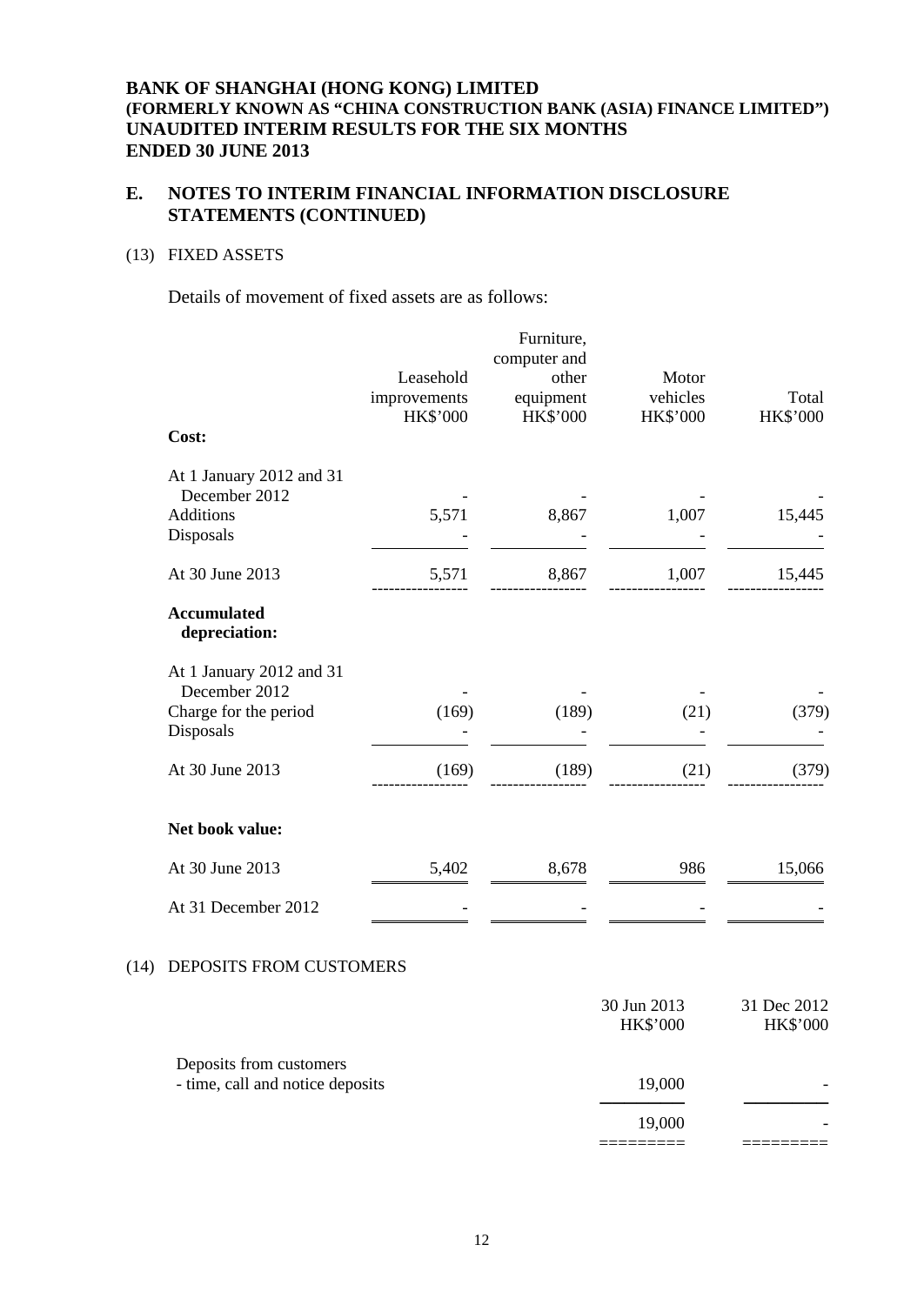## **E. NOTES TO INTERIM FINANCIAL INFORMATION DISCLOSURE STATEMENTS (CONTINUED)**

#### (15) OTHER LIABILITIES

|                              | 30 Jun 2013<br><b>HK\$'000</b> | 31 Dec 2012<br>HK\$'000 |
|------------------------------|--------------------------------|-------------------------|
| Interest payable             | 9                              |                         |
| Accrued expenses             | 18,621                         |                         |
| Creditors and other payables | 2,486                          |                         |
|                              |                                |                         |
|                              | 21,116                         |                         |
|                              |                                |                         |

#### (16) EQUITY

#### (a) Share Capital

|                                       | 2013                |                     | 2012                |                 |
|---------------------------------------|---------------------|---------------------|---------------------|-----------------|
|                                       | No of shares<br>000 | <b>HK\$'000</b>     | No of shares<br>000 | <b>HK\$'000</b> |
| <b>Authorised</b>                     |                     |                     |                     |                 |
| Ordinary shares of HK\$10 each        | 50,000              | 500,000             | 50,000              | 500,000         |
| <b>Issued and fully paid</b>          |                     |                     |                     |                 |
| At 1 January<br>Share repurchase      | 25,000<br>(5,000)   | 250,000<br>(50,000) | 25,000              | 250,000         |
| At 30 June 2013 / 31 December<br>2012 | 20,000              | 200,000             | 25,000              | 250,000         |

In 2013, the Company repurchased 5,000,000 shares at par pursuant to the special resolution passed by the shareholder.

- (b) Nature and purpose of reserves
- (i) Retained profits / accumulated losses

The Company is required to maintain minimum capital adequacy ratio set by the HKMA. The aforesaid minimum capital requirement may therefore potentially restricts the amount of retained profits available for distribution to the shareholders.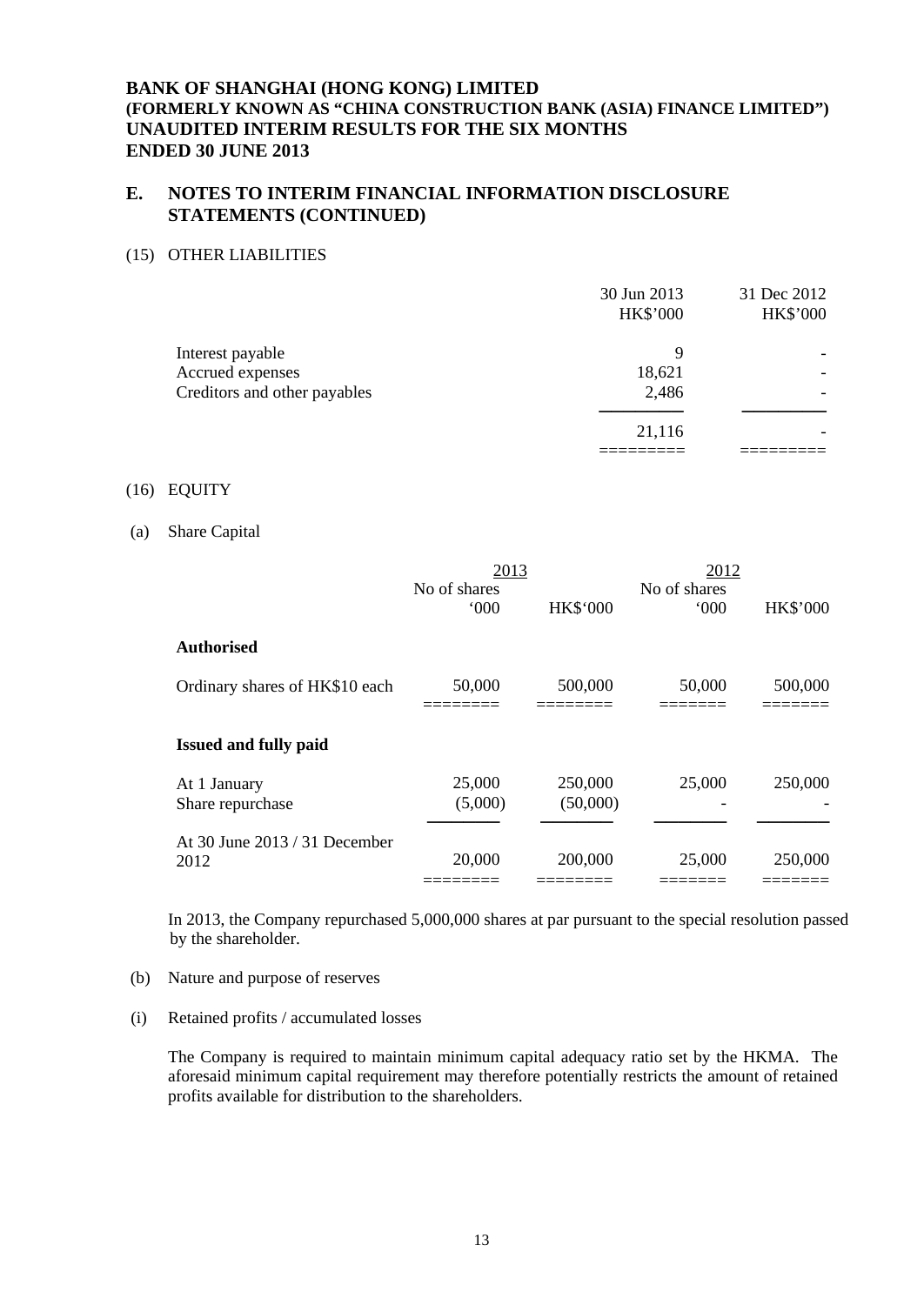## **E. NOTES TO INTERIM FINANCIAL INFORMATION DISCLOSURE STATEMENTS (CONTINUED)**

## (17) NOTES TO STATEMENT OF CASH FLOWS

 (a) Reconciliation of (loss)/profit before taxation to net cash (outflow)/inflow from the operating activities

|                                                        | 6 months ended<br>30 Jun 2013<br><b>HK\$'000</b> | 6 months ended<br>30 Jun 2012<br><b>HK\$'000</b> |
|--------------------------------------------------------|--------------------------------------------------|--------------------------------------------------|
| (Loss)/profit before taxation                          | (16, 657)                                        | 1,857                                            |
| Adjustments for:                                       |                                                  |                                                  |
| - Interest income                                      | (458)                                            | (2,225)                                          |
| - Interest expense                                     | 9                                                |                                                  |
| - Depreciation                                         | 379                                              |                                                  |
| - Amortisation                                         | 132                                              |                                                  |
| - Impairment allowances                                | 232                                              |                                                  |
| - Interest received                                    | 423                                              | 4,007                                            |
| Operating (loss)/profit before changes in working      |                                                  |                                                  |
| capital                                                | (15,940)                                         | 3,639                                            |
| Change in balances and placements with banks with      |                                                  |                                                  |
| original maturity beyond three months                  |                                                  | 880,907                                          |
| Change in gross loans and advances to customers        | (64, 557)                                        |                                                  |
| Change in other assets                                 | (2,727)                                          | 256                                              |
| Change in deposits from banks                          | 30,498                                           |                                                  |
| Change in deposits from customers                      | 19,000                                           |                                                  |
| Change in amount due to parent company                 | 8,246                                            |                                                  |
| Change in other liabilities                            | 3,368                                            | (2,823)                                          |
| Elimination of exchange differences and other non-cash |                                                  |                                                  |
| items                                                  | 59                                               |                                                  |
| Cash (used in)/generated from operating activities     | (22,053)                                         | 881,979                                          |
| Hong Kong profits tax paid                             |                                                  | (1,860)                                          |
| Net cash (outflow)/inflow from operating activities    | (22,053)                                         | 880,119                                          |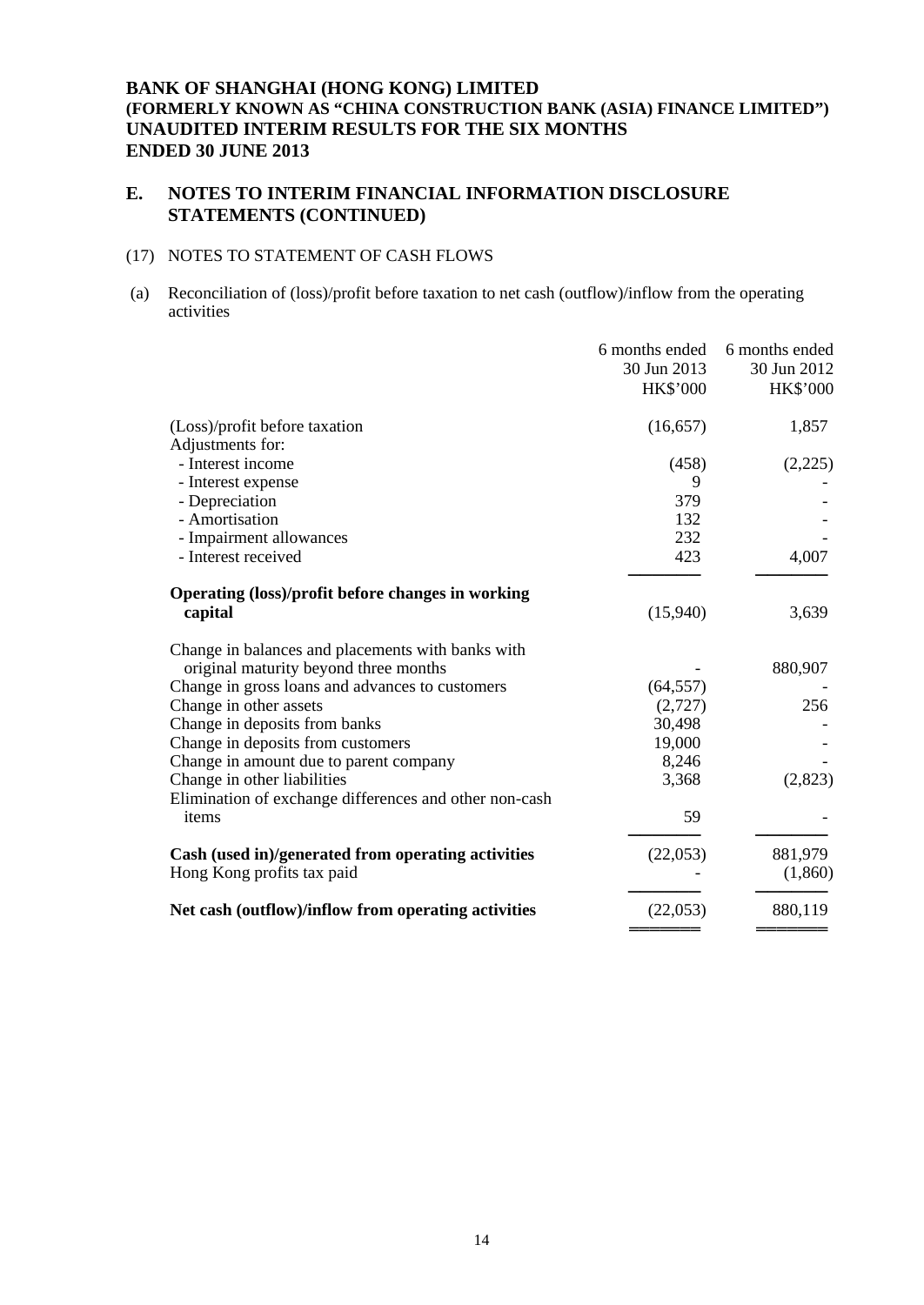## **E. NOTES TO INTERIM FINANCIAL INFORMATION DISCLOSURE STATEMENTS (CONTINUED)**

### (17) NOTES TO STATEMENT OF CASH FLOWS (CONTINUED)

#### (b) Cash and cash equivalents in the statement of cash flows

|     |                                                                                                               | 30 Jun 2013<br><b>HK\$'000</b> | 30 Jun 2012<br>HK\$'000        |
|-----|---------------------------------------------------------------------------------------------------------------|--------------------------------|--------------------------------|
|     | Cash and balances with banks<br>Placements with banks with original maturity within                           | 17,848                         | 193,229                        |
|     | three months                                                                                                  | 150,000                        |                                |
|     |                                                                                                               | 167,848                        | 193,229                        |
| (c) | Reconciliation with the statement of financial position                                                       |                                |                                |
|     |                                                                                                               | 30 Jun 2013<br><b>HK\$'000</b> | 30 Jun 2012<br><b>HK\$'000</b> |
|     | Cash and balances with banks<br>Placements with banks                                                         | 17,848<br>150,000              | 193,229<br>320,000             |
|     | Amounts shown in the statement of financial position<br>Less: Placements with banks with an original maturity | 167,848                        | 513,229                        |
|     | beyond three months                                                                                           |                                | (320,000)                      |
|     |                                                                                                               | 167,848                        | 193,229                        |

#### (18) CONTINGENT LIABILITIES AND COMMITMENTS

|                                                                                                                    |                 | Credit          | Risk-           |
|--------------------------------------------------------------------------------------------------------------------|-----------------|-----------------|-----------------|
|                                                                                                                    | Contract        | equivalent      | weighted        |
|                                                                                                                    | amounts         | amounts         | amounts         |
|                                                                                                                    | <b>HK\$'000</b> | <b>HK\$'000</b> | <b>HK\$'000</b> |
| At 30 June 2013                                                                                                    |                 |                 |                 |
| Undrawn formal standby facilities, credit<br>lines and other commitments to lend:<br>- unconditionally cancellable | 24,000          |                 |                 |
|                                                                                                                    | 24,000          |                 |                 |
|                                                                                                                    |                 |                 |                 |

The Company had no contingent liabilities or commitments as at 31 December 2012.

#### (19) FAIR VALUE OF FINANCIAL INSTRUMENT

The carrying amounts of the Company's financial instruments at amortised cost were not materially different from their fair values as at 30 June 2013 and 31 December 2012.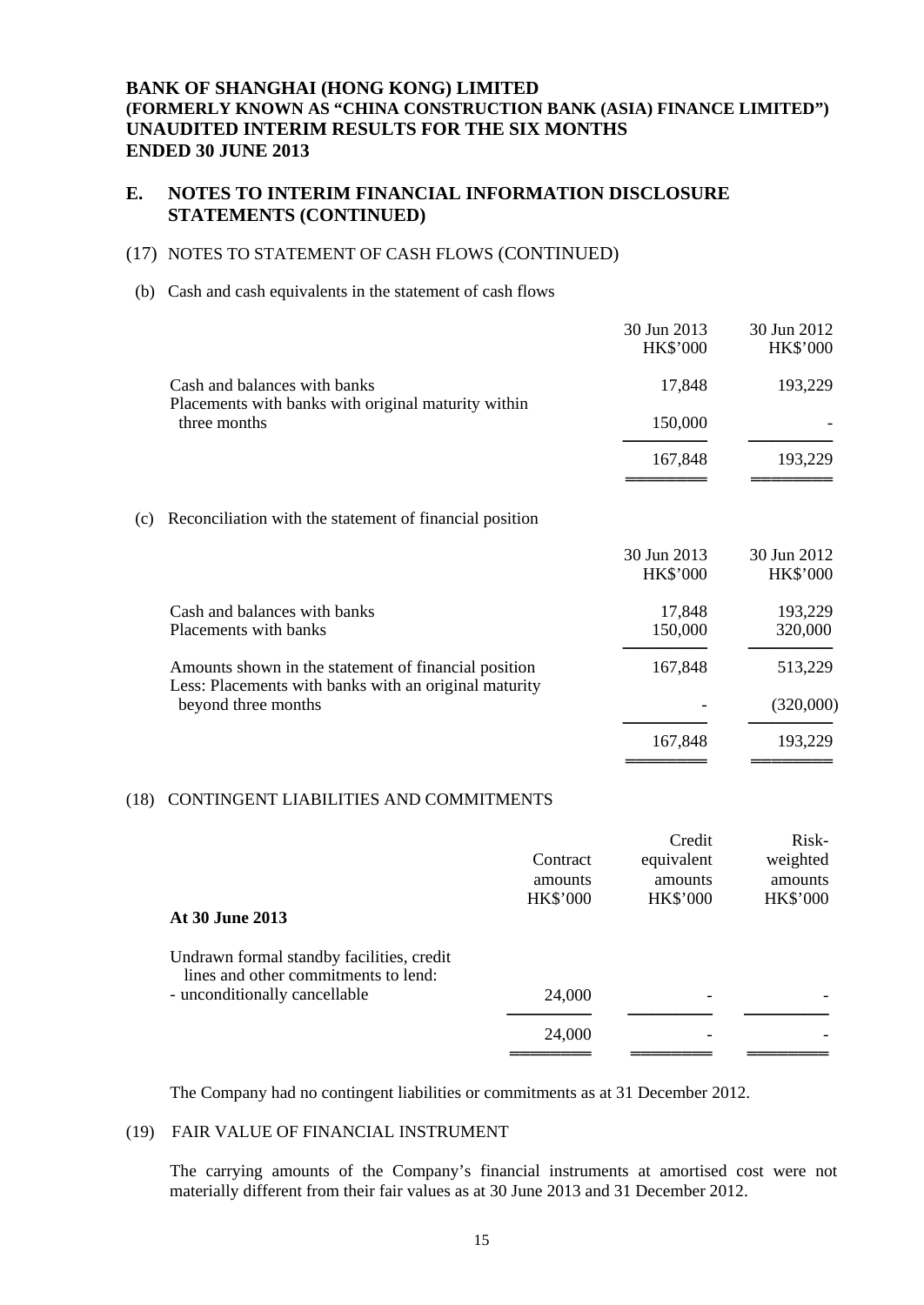## **F. SUPPLEMENTARY FINANCIAL INFORMATION**

#### (1) OVERDUE AND RESCHEDULED ASSETS

As at 30 June 2013 and 31 December 2012, the Company had no overdue and rescheduled assets.

#### (2) CAPITAL ADEQUACY RATIO AND CAPITAL MANAGEMENT

The Banking (Capital) (Amendment) Rules 2012, effective from 1 January 2013, stipulates the first phase of Basel III requirements to be applied in Hong Kong. This has changed the minimum capital ratio requirement as well as the definition of regulatory capital. Therefore, the capital disclosures as of 30 June 2013 may not be equitably comparable with the disclosures as of 31 December 2012, and certain comparative figures are not provided in this report.

#### (a) Capital ratio

| The capital ratios as of 30 June 2013 are as follows:              |             |
|--------------------------------------------------------------------|-------------|
|                                                                    | 30 Jun 2013 |
| CET1 capital ratio                                                 | 28.7%       |
| Tier 1 capital ratio                                               | 28.7%       |
| Total capital ratio                                                | 28.8%       |
| The capital adequacy ratios as of 31 December 2012 are as follows: |             |
|                                                                    | 31 Dec 2012 |
| Capital adequacy ratio                                             | 20.5%       |
| Core capital adequacy ratio                                        | 20.5%       |

In calculating the risk-weighted assets, the Company has adopted the Standardised (Credit Risk) Approach on credit risk. For operational risk, the capital requirement is determined by using the Basic Indicator Approach. The Company is exempted under Section 22(1) of the Banking (Capital) Rules from calculation of market risk in capital adequacy assessment.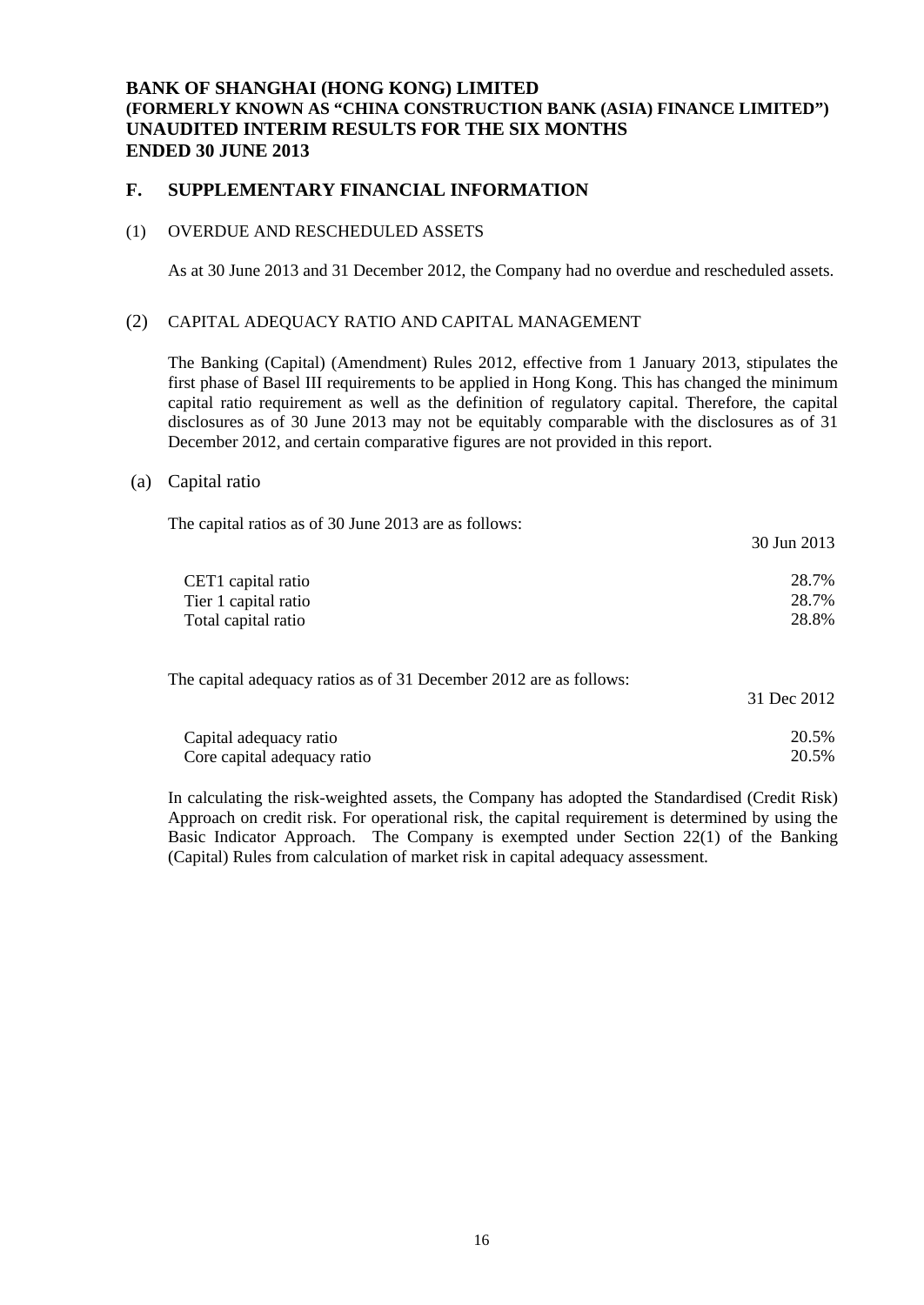# **F. SUPPLEMENTARY FINANCIAL INFORMATION (CONTINUED)**

# (2) CAPITAL ADEQUACY RATIO AND CAPITAL MANAGEMENT (CONTINUED)

### (b) Capital structure

The capital base after all required deductions for calculation of capital adequacy ratio purpose as of 30 June 2013 is shown below:

|                                                                                                                                          | 30 Jun 2013<br><b>HK\$'000</b> |
|------------------------------------------------------------------------------------------------------------------------------------------|--------------------------------|
| <b>Common Equity Tier 1 ("CET1") Capital</b><br>Shareholder's equity<br>Regulatory deductions from CET1 capital                          | 182,982                        |
| Intangible assets<br>Other credit exposures to connected company that is financial sector                                                | (6, 431)                       |
| entity                                                                                                                                   | (30, 335)                      |
| <b>Total CET1 Capital</b>                                                                                                                | 146,216                        |
| <b>Additional Tier 1 ("AT1") Capital</b><br>Total AT1 capital before regulatory deductions<br>Regulatory deductions from AT1 capital     |                                |
| Total AT1 Capital                                                                                                                        |                                |
| Total Tier 1 ("T1") Capital                                                                                                              | 146,216                        |
| Tier 2 ("T2") Capital<br>Total T2 capital before regulatory deductions<br>Collective provisions<br>Regulatory deductions from T2 capital | 232                            |
| Total T <sub>2</sub> capital                                                                                                             | 232                            |
| <b>Total Capital</b>                                                                                                                     | 146,448                        |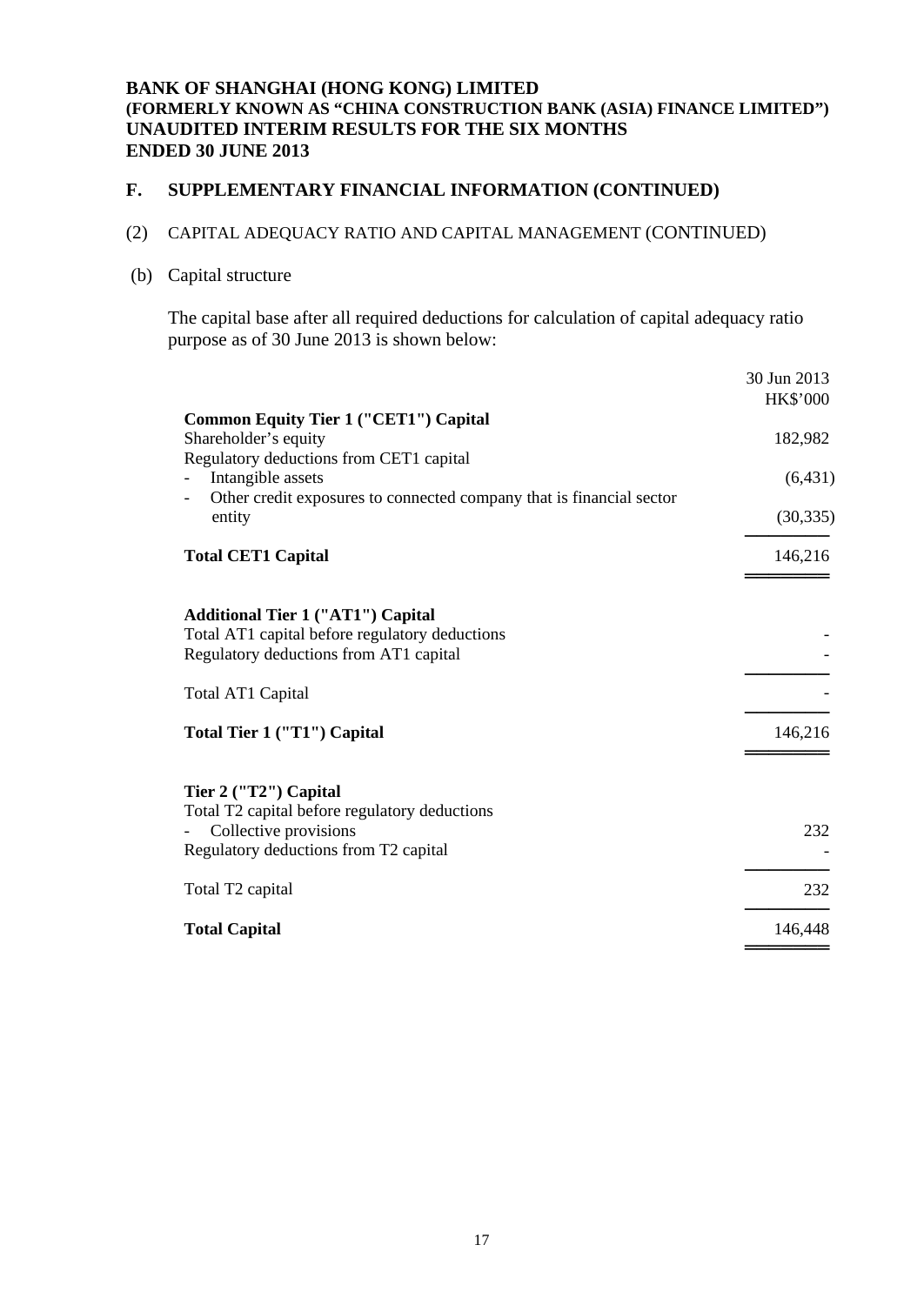# **F. SUPPLEMENTARY FINANCIAL INFORMATION (CONTINUED)**

## (2) CAPITAL ADEQUACY RATIO AND CAPITAL MANAGEMENT (CONTINUED)

### (b) Capital structure (continued)

The capital base after all required deductions for calculation of capital adequacy ratios reported to HKMA as of 31 December 2012 is shown below:

|                                              | 31 Dec 2012     |
|----------------------------------------------|-----------------|
|                                              | <b>HK\$'000</b> |
| Core capital                                 |                 |
| Paid-up ordinary share capital               | 250,000         |
| Published reserves                           | 267,192         |
| Profit and loss account                      | 2,437           |
| Total core capital before deductions         | 519,629         |
| Less: Deductions from core capital           | (379, 467)      |
| Total core capital after deductions          | 140,162         |
| Supplementary capital                        |                 |
| Total supplementary capital after deductions |                 |
|                                              |                 |
| Total capital base before deductions         | 519,629         |
| Total deductions from total capital base     | (379, 467)      |
| Total capital base after deductions          | 140,162         |
|                                              |                 |

### (c) Additional capital disclosures

The following items are included in the "Regulatory Disclosure" section in our website at [www.bankofshanghai.com.hk](http://www.bankofshanghai.com.hk/) :

- A detailed breakdown of the Company's CET1 capital, AT1 capital, T2 capital and regulatory deductions, using the standard template as specified by the HKMA.
- A full reconciliation between the Company's CET1 capital, AT1 capital, T2 capital and regulatory deductions and the Company's balance sheet in this interim financial information disclosure statement.
- A description of the main features and the full terms and conditions of the Company's capital instruments.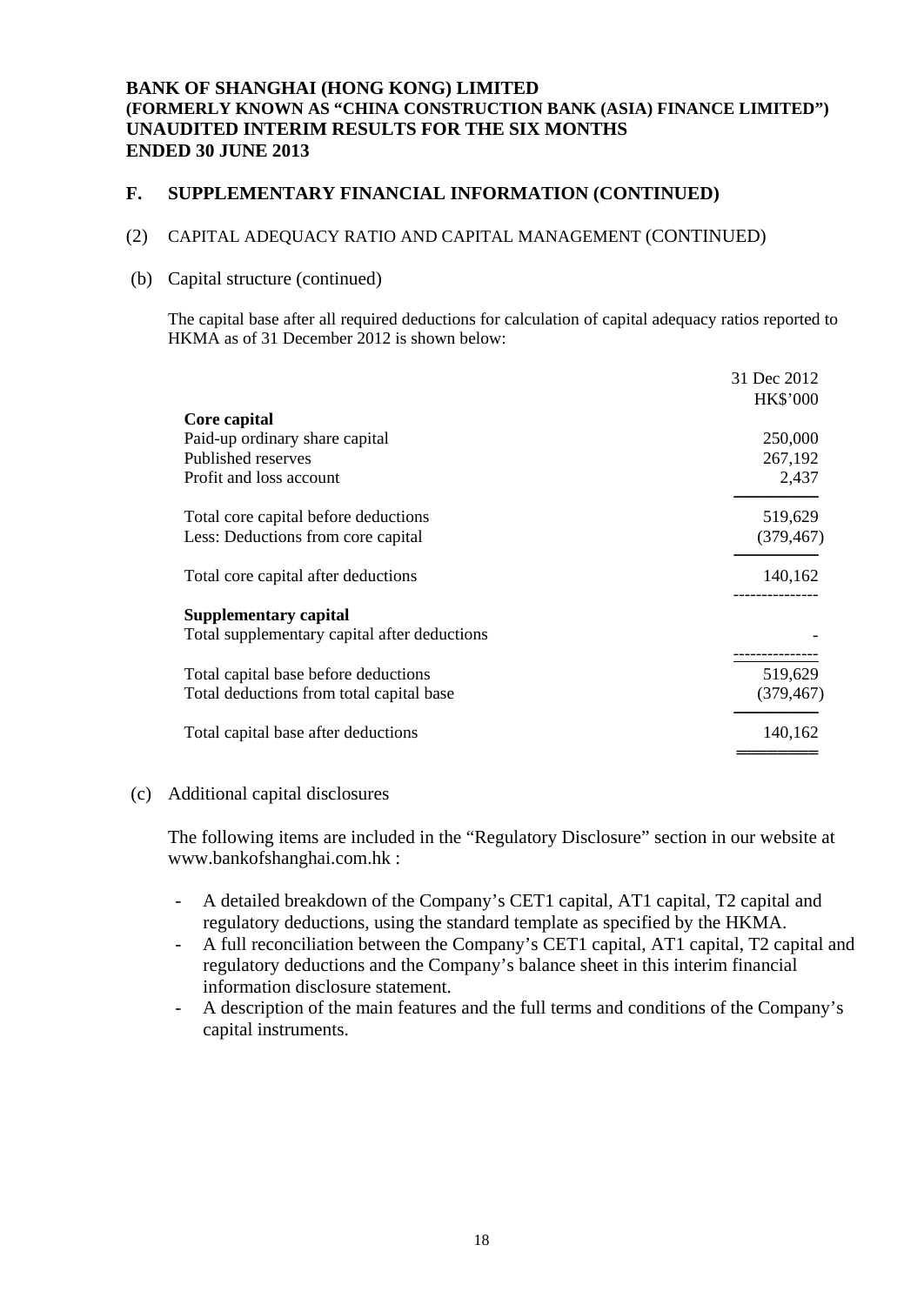### **F. SUPPLEMENTARY FINANCIAL INFORMATION (CONTINUED)**

### (3) LIQUIDITY RATIO

|                                                  | 30 Jun 2013  | 30 Jun 2012  |
|--------------------------------------------------|--------------|--------------|
| Average liquidity ratio for the six-month period |              |              |
| ended 30 June                                    | 8.334.116.7% | 3.369.619.3% |
|                                                  |              |              |

The average liquidity ratio for the six-month period represented the simple average of each calendar month's average liquidity ratio, which was computed on a "single company" basis as required by the HKMA for regulatory reporting purposes and was in accordance with the Fourth Schedule of the Hong Kong Banking Ordinance.

#### (4) CROSS-BORDER CLAIMS

Cross-border claims are exposures of counterparties based on the location of the counterparties after taking into account the transfer of risk. For a claim guaranteed by a party situated in a country different from the counterparty, risk will be transferred to the country of the guarantor. For a claim on the branch of a bank, the risk will be transferred to the country where its head office is situated. Claims on individual countries or areas, after risk transfer, amounting to 10% or more of the aggregate cross-border claims are shown as follows:

|                                             | 30 Jun 2013<br><b>HK\$'000</b> | 31 Dec 2012<br>HK\$'000 |
|---------------------------------------------|--------------------------------|-------------------------|
| Claims on banks                             |                                |                         |
| Asia Pacific excluding Hong Kong<br>- China | 30,335                         |                         |
|                                             | 30,335                         |                         |

The geographical analysis has taken into account the transfer of risk.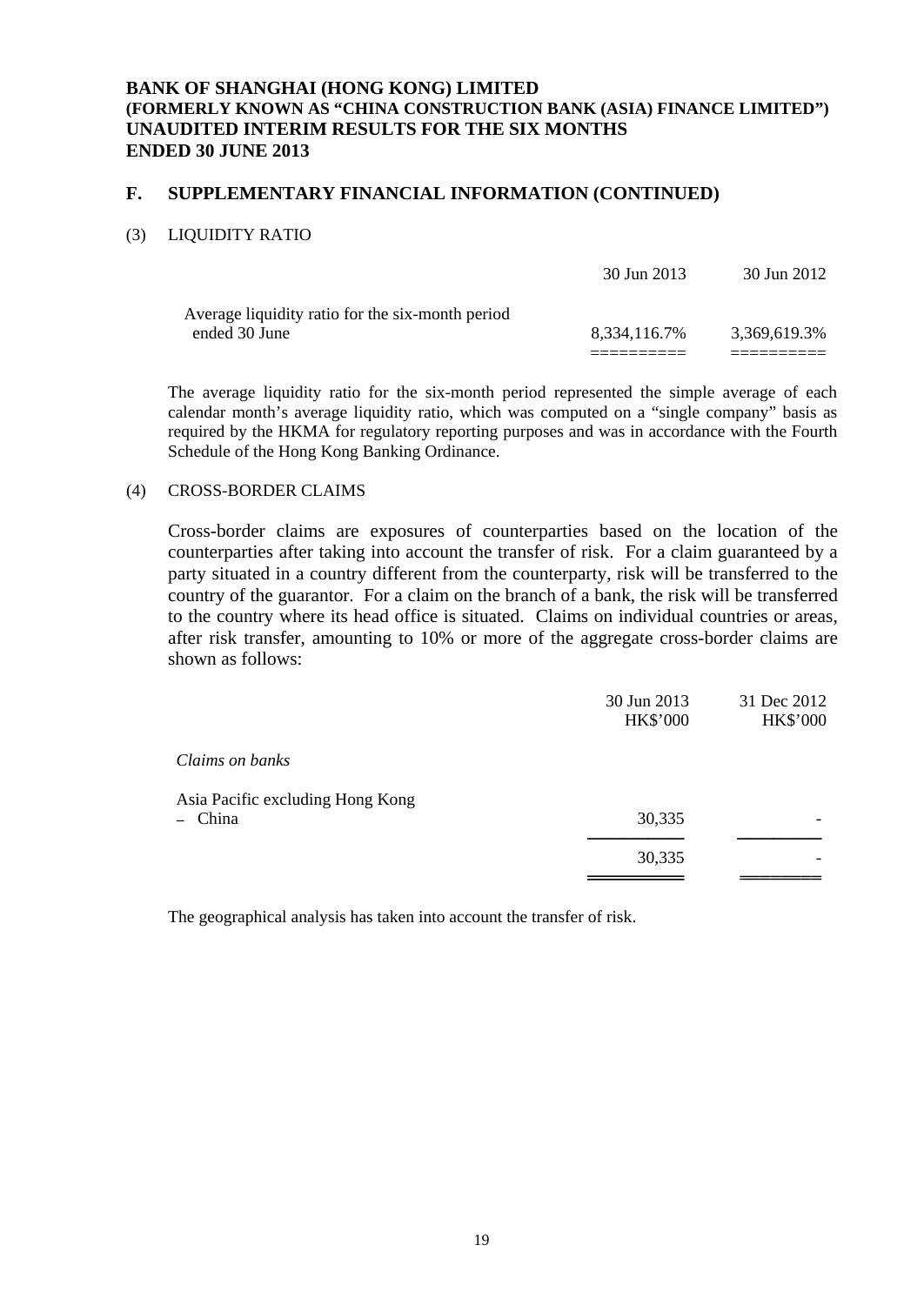### **F. SUPPLEMENTARY FINANCIAL INFORMATION (CONTINUED)**

### (5) NON-BANK MAINLAND EXPOSURES

The analysis of non-bank Mainland China exposures is based on the categories of non-bank counterparties and the types of direct exposures defined by the HKMA under the Disclosure Rules with reference to the HKMA return in respect of non-bank Mainland China exposures.

| At 30 June 2013         | On-balance<br>sheet<br>exposure<br>HK\$'000 | Off-balance<br>sheet<br>exposure<br><b>HK\$'000</b> | Total<br><b>HK\$'000</b> |
|-------------------------|---------------------------------------------|-----------------------------------------------------|--------------------------|
| Mainland China entities | 30,335                                      |                                                     | 30,335                   |
|                         | 30,335                                      |                                                     | 30,335                   |

As at 31 December 2012, there was no non-bank Mainland China exposures.

#### (6) CURRENCY CONCENTRATIONS

The Company had the following net foreign currency exposures which exceeded 10% of the net foreign currency exposure in all currencies:

|                         |           | Of which   |                  |            |
|-------------------------|-----------|------------|------------------|------------|
|                         | Total     | <b>USD</b> | <b>EUR</b>       | <b>GBP</b> |
|                         | HK\$'000  | \$'000     | \$'000           | \$'000     |
|                         |           | HK\$       | HK\$             | HK\$       |
|                         |           | equivalent | equivalent       | equivalent |
| At 30 June 2013         |           |            |                  |            |
| Spot assets             | 34,998    | 2,707      | 31,500           | 791        |
| Spot liabilities        | (33, 834) | (2,296)    | (31, 338)        | (200)      |
| Net long non-structural |           |            |                  |            |
| position                | 1,164     | 411        | 162              | 591        |
|                         |           |            |                  |            |
|                         |           |            | $\Omega$ f which |            |

|                     |                 | Of which   |            |  |
|---------------------|-----------------|------------|------------|--|
|                     | Total           | <b>USD</b> | Others     |  |
|                     | <b>HK\$'000</b> | \$'000     | \$'000     |  |
|                     |                 | HK\$       | HK\$       |  |
|                     |                 | equivalent | equivalent |  |
| At 31 December 2012 |                 |            |            |  |
| Spot assets         | 1,300           | 1,182      | 118        |  |
|                     |                 |            |            |  |

As at 30 June 2013 and 31 December 2012, there was no net structural position.